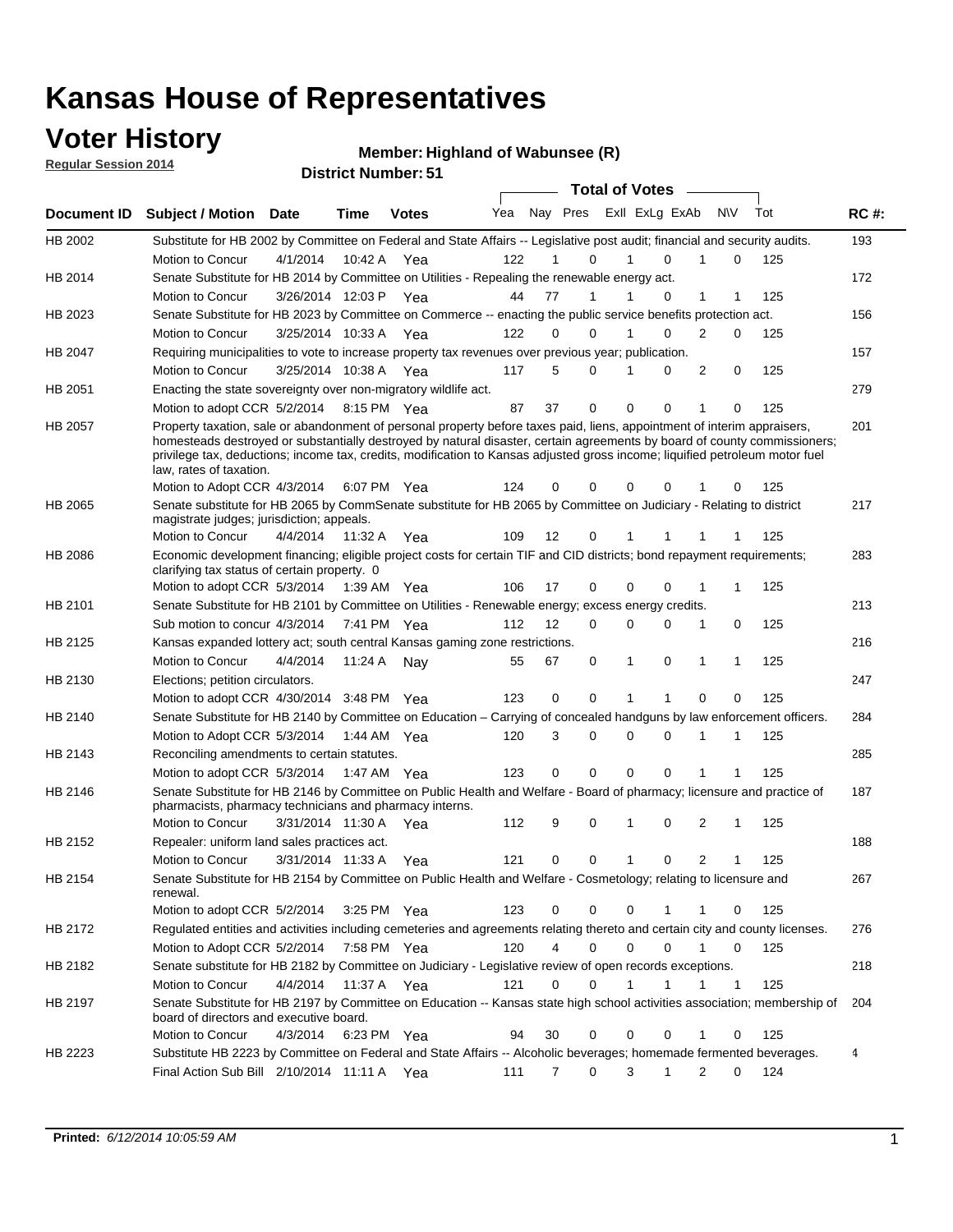#### **Voter History Member**

| <b>VULCI FIISLUI Y</b><br><b>Regular Session 2014</b> |                                        | Member: Highland of Wabunsee (R)<br><b>District Number: 51</b> |      |  |                                |  |  |  |  |  |
|-------------------------------------------------------|----------------------------------------|----------------------------------------------------------------|------|--|--------------------------------|--|--|--|--|--|
|                                                       |                                        |                                                                |      |  | <b>Total of Votes</b>          |  |  |  |  |  |
|                                                       | <b>Desiminally</b> Cubbet (Method Date |                                                                | T:…. |  | EvIL EvLa EvAL ANV<br>Nov Droc |  |  |  |  |  |

| <b>Document ID</b> | <b>Subject / Motion Date</b>                                                                                                                                                                                                                                                                                                                                                                                                                                                                                                                                                                                                                                                                                                                                                                                                                                                                        |          | Time                  | <b>Votes</b> | Yea | Nay Pres       |             | Exll ExLg ExAb |          |                | <b>NV</b>   | Tot | <b>RC#:</b> |
|--------------------|-----------------------------------------------------------------------------------------------------------------------------------------------------------------------------------------------------------------------------------------------------------------------------------------------------------------------------------------------------------------------------------------------------------------------------------------------------------------------------------------------------------------------------------------------------------------------------------------------------------------------------------------------------------------------------------------------------------------------------------------------------------------------------------------------------------------------------------------------------------------------------------------------------|----------|-----------------------|--------------|-----|----------------|-------------|----------------|----------|----------------|-------------|-----|-------------|
| HB 2223            | Substitute for HB 2223 by Committee on Federal and State Affairs—Alcoholic beverages; homemade fermented beverages;<br>microbrewery gallonage expanded; liquor license length of citizenship.<br>Motion to Concur                                                                                                                                                                                                                                                                                                                                                                                                                                                                                                                                                                                                                                                                                   | 4/3/2014 |                       | 6:27 PM Yea  | 115 | 9              | 0           | 0              | 0        |                | 0           | 125 | 205         |
| HB 2231            | Senate Substitute for Substitute for HB 2231 by Committee on Ways and Means - Appropriations for FY 2014, FY 2015, FY<br>2016, FY 2017 and FY 2018 for various state agencies; capital improvement projects; claims against the state.<br>Motion to adopt CCR 5/2/2014 9:48 PM Yea                                                                                                                                                                                                                                                                                                                                                                                                                                                                                                                                                                                                                  |          |                       |              | 70  | 54             | 0           | 0              | $\Omega$ | 1              | $\Omega$    | 125 | 282         |
| HB 2246            | Substitute for HB 2246 by Committee on Commerce, Labor and Economic Development - Peer review for certain licensed<br>technical professions.                                                                                                                                                                                                                                                                                                                                                                                                                                                                                                                                                                                                                                                                                                                                                        |          |                       |              |     |                |             |                |          |                |             |     | 38          |
| HB 2246            | EFA Sub Bill<br>Substitute for HB 2246 by Committee on Commerce, Labor and Economic Development - Peer review for certain licensed<br>technical professions.                                                                                                                                                                                                                                                                                                                                                                                                                                                                                                                                                                                                                                                                                                                                        |          | 2/21/2014 1:34 PM Yea |              | 120 | 0              | 0           |                | 0        | 2              | 1           | 124 | 260         |
|                    | Motion to Concur                                                                                                                                                                                                                                                                                                                                                                                                                                                                                                                                                                                                                                                                                                                                                                                                                                                                                    | 5/2/2014 |                       | 11:40 A Yea  | 124 | 0              | 0           | 0              |          | 0              | 0           | 125 |             |
| HB 2272            | Kansas expanded lottery act; southeast Kansas gaming zone; privilege fee and investment threshold amount reduced.                                                                                                                                                                                                                                                                                                                                                                                                                                                                                                                                                                                                                                                                                                                                                                                   |          |                       |              |     |                |             |                |          |                |             |     | 200         |
|                    | Motion to Concur                                                                                                                                                                                                                                                                                                                                                                                                                                                                                                                                                                                                                                                                                                                                                                                                                                                                                    | 4/2/2014 |                       | 4:18 PM Yea  | 84  | 36             | $\mathbf 0$ | 0              | 0        | 1              | 4           | 125 |             |
| HB 2296            | Campaign finance; permitted uses of campaign funds; increased exemption amount for certain candidates; contributor<br>information; lobbyist filings.                                                                                                                                                                                                                                                                                                                                                                                                                                                                                                                                                                                                                                                                                                                                                |          |                       |              |     |                |             |                |          |                |             |     | 248         |
|                    | Motion to adopt CCR 4/30/2014 3:53 PM Yea                                                                                                                                                                                                                                                                                                                                                                                                                                                                                                                                                                                                                                                                                                                                                                                                                                                           |          |                       |              | 119 | 4              | 0           | 1              |          | 0              | 0           | 125 |             |
| HB 2296            | Campaign finance; permitted uses of campaign funds; increased exemption amount for certain candidates; contributor<br>information; lobbyist filings.                                                                                                                                                                                                                                                                                                                                                                                                                                                                                                                                                                                                                                                                                                                                                |          |                       |              |     |                |             |                |          |                |             |     | 287         |
|                    | Motion to Override<br>Veto                                                                                                                                                                                                                                                                                                                                                                                                                                                                                                                                                                                                                                                                                                                                                                                                                                                                          |          | 5/30/2014 10:24 A     | Yea          | 96  | 5              | 0           | 0              | 0        | 0              | 24          | 125 |             |
| HB 2298            | Senate Sub for HB 2298 by Committee on Judiciary - Uniform controlled substances act. Senate Sub for HB 2298 by<br>Committee on Judiciary - Uniform controlled substances act.<br>Motion to Concur                                                                                                                                                                                                                                                                                                                                                                                                                                                                                                                                                                                                                                                                                                  | 4/3/2014 |                       | 6:40 PM Yea  | 123 |                | 0           | $\mathbf 0$    | 0        | 1              | $\mathbf 0$ | 125 | 209         |
| HB 2303            | Relating to driver's license fees; driving under the influence equipment fund.                                                                                                                                                                                                                                                                                                                                                                                                                                                                                                                                                                                                                                                                                                                                                                                                                      |          |                       |              |     |                |             |                |          |                |             |     | 1           |
|                    | Motion to adopt CCR 1/22/2014 11:45 A Yea                                                                                                                                                                                                                                                                                                                                                                                                                                                                                                                                                                                                                                                                                                                                                                                                                                                           |          |                       |              | 109 | 11             | 0           | 1              | 0        | 4              | 0           | 125 |             |
| HB 2312            | Local governments; investment of idle funds; changes.                                                                                                                                                                                                                                                                                                                                                                                                                                                                                                                                                                                                                                                                                                                                                                                                                                               |          |                       |              |     |                |             |                |          |                |             |     | 253         |
|                    | Motion to Concur                                                                                                                                                                                                                                                                                                                                                                                                                                                                                                                                                                                                                                                                                                                                                                                                                                                                                    | 5/1/2014 |                       | 4:31 PM Yea  | 123 | $\overline{2}$ | $\mathbf 0$ | 0              | 0        | 0              | $\Omega$    | 125 |             |
| HB 2338            | Substitute for HB 2338 by Committee on Ways and Means - Judicial branch; supplemental appropriation for fiscal year 2015,<br>judiciary operations; increasing various docket fees and creating new docket fees; annually, allowing the allocation of a budget<br>for each judicial district court operations, chief judge would have the authority to expend funds as necessary to carry out the<br>functions of such district if such chief judge elected to do so, including establishing what court personnel are necessary and<br>their compensation; district court judges in judicial district elect chief judge and court of appeals judges elect chief judge of the<br>court of appeals; district judge and district magistrate judge vacancies; statutory authority for longevity bonus for judicial<br>branch employees repealed; nonseverability clause.<br>Motion to Adopt CCR 4/4/2014 |          |                       | 7:17 PM Yea  | 66  | 57             | 0           | 0              | 0        | 2              | 0           | 125 | 229         |
| HB 2378            | Senate Substitute for HB 2378 by Committee on Assessment and Taxation - Providing sales tax exemption for sales of certain 189<br>machinery and equipment used for surface mining activities.                                                                                                                                                                                                                                                                                                                                                                                                                                                                                                                                                                                                                                                                                                       |          |                       |              |     |                |             |                |          |                |             |     |             |
|                    | Motion to Concur                                                                                                                                                                                                                                                                                                                                                                                                                                                                                                                                                                                                                                                                                                                                                                                                                                                                                    |          | 3/31/2014 11:35 A     | Yea          | 117 | 4              | 0           |                | 0        | 2              |             | 125 |             |
| HB 2389            | Senate Substitute for HB 2389 by Committee on Judiciary - Crimes and criminal procedure; mistreatment of a dependent adult 277<br>or an elder person; RICO; warrants; discharge of certain persons; appeals.                                                                                                                                                                                                                                                                                                                                                                                                                                                                                                                                                                                                                                                                                        |          |                       |              |     |                |             |                |          |                |             |     |             |
|                    | Motion to Adopt CCR 5/2/2014                                                                                                                                                                                                                                                                                                                                                                                                                                                                                                                                                                                                                                                                                                                                                                                                                                                                        |          | 8:05 PM Yea           |              | 123 | 1              | 0           | 0              | 0        |                | 0           | 125 |             |
| HB 2398            | Relating to the Kansas revised limited liability company act.<br><b>Final Action</b><br>Amended                                                                                                                                                                                                                                                                                                                                                                                                                                                                                                                                                                                                                                                                                                                                                                                                     |          | 2/21/2014 11:13 A Yea |              | 120 | 1              | 0           | 1              | 0        | $\overline{2}$ | 0           | 124 | 28          |
| HB 2402            | National day of the cowboy.                                                                                                                                                                                                                                                                                                                                                                                                                                                                                                                                                                                                                                                                                                                                                                                                                                                                         |          |                       |              |     |                |             |                |          |                |             |     | 163         |
|                    | <b>Final Action</b>                                                                                                                                                                                                                                                                                                                                                                                                                                                                                                                                                                                                                                                                                                                                                                                                                                                                                 |          | 3/26/2014 10:55 A     | Yea          | 116 | 7              | 0           | 1              | 0        | $\mathbf{1}$   | 0           | 125 |             |
|                    | Expansion of rural opportunity zones.                                                                                                                                                                                                                                                                                                                                                                                                                                                                                                                                                                                                                                                                                                                                                                                                                                                               |          |                       |              |     |                |             |                |          |                |             |     | 61          |
| HB 2417            | <b>Final Action</b><br>Amended                                                                                                                                                                                                                                                                                                                                                                                                                                                                                                                                                                                                                                                                                                                                                                                                                                                                      |          | 2/27/2014 10:16 A Yea |              | 104 | 19             | 0           | 0              | 0        | $\mathbf{1}$   | 0           | 124 |             |
| HB 2418            | Adult care home licensure act; removal of outdated rule and regulation reference.<br><b>Final Action</b>                                                                                                                                                                                                                                                                                                                                                                                                                                                                                                                                                                                                                                                                                                                                                                                            |          | 2/12/2014 11:20 A     |              | 121 | 0              | 0           | $\mathbf{1}$   | 0        | $\overline{2}$ | 0           | 124 | 6           |
|                    |                                                                                                                                                                                                                                                                                                                                                                                                                                                                                                                                                                                                                                                                                                                                                                                                                                                                                                     |          |                       | Yea          |     |                |             |                |          |                |             |     |             |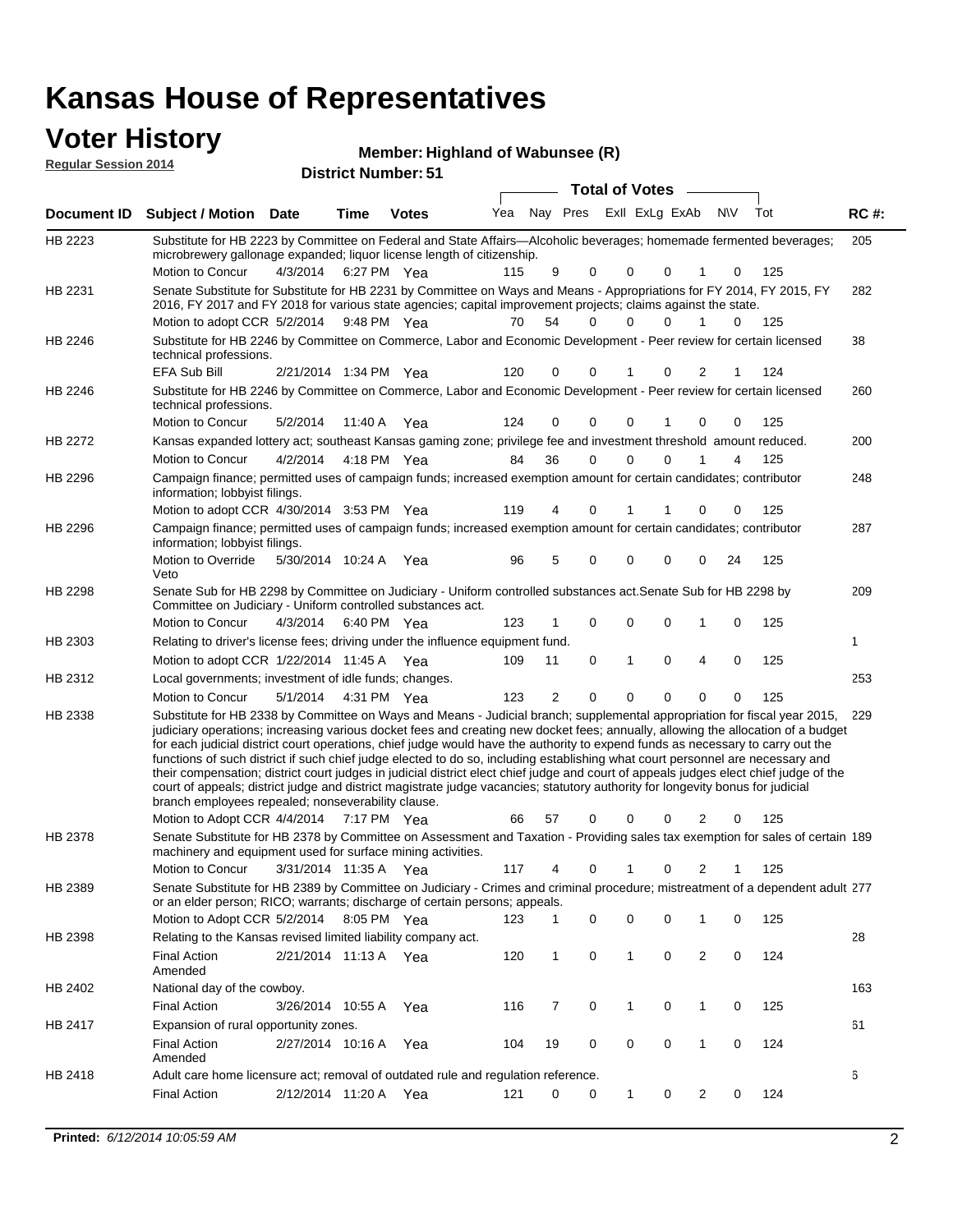### **Voter History**

**Regular Session 2014**

#### **Highland of Wabunsee (R)**

|             |                                                                                                                                                                                                                                                                                                                                                      |                       |         | ו ט ו שטוווטרו ועו ווסוש |     |    |          | <b>Total of Votes</b> |                |                         |              |     |                |
|-------------|------------------------------------------------------------------------------------------------------------------------------------------------------------------------------------------------------------------------------------------------------------------------------------------------------------------------------------------------------|-----------------------|---------|--------------------------|-----|----|----------|-----------------------|----------------|-------------------------|--------------|-----|----------------|
| Document ID | <b>Subject / Motion Date</b>                                                                                                                                                                                                                                                                                                                         |                       | Time    | <b>Votes</b>             | Yea |    | Nay Pres |                       | Exll ExLg ExAb |                         | <b>NV</b>    | Tot | <b>RC#:</b>    |
| HB 2418     | Kansas department for aging and disability services; adult care homes                                                                                                                                                                                                                                                                                |                       |         |                          |     |    |          |                       |                |                         |              |     | 221            |
|             | Motion to Concur                                                                                                                                                                                                                                                                                                                                     | 4/4/2014              | 11:49 A | Yea                      | 122 | 0  | 0        | 1                     | 1              | 1                       | 0            | 125 |                |
| HB 2419     | City annexation; fire district territory; detachment.                                                                                                                                                                                                                                                                                                |                       |         |                          |     |    |          |                       |                |                         |              |     | 120            |
|             | <b>Final Action</b>                                                                                                                                                                                                                                                                                                                                  | 3/17/2014 11:19 A     |         | Yea                      | 122 | 0  | 0        | $\mathbf 0$           | 0              | 2                       | $\mathbf{1}$ | 125 |                |
| HB 2419     | City annexation; fire district territory; detachment.                                                                                                                                                                                                                                                                                                |                       |         |                          |     |    |          |                       |                |                         |              |     | 196            |
|             | Motion to Concur                                                                                                                                                                                                                                                                                                                                     | 4/2/2014              |         | 10:32 A Yea              | 122 | 0  | 0        | $\mathbf 0$           | 0              | 2                       | $\mathbf{1}$ | 125 |                |
| HB 2420     | School crossing guards.                                                                                                                                                                                                                                                                                                                              |                       |         |                          |     |    |          |                       |                |                         |              |     | 5              |
|             | <b>Final Action</b><br>Amended                                                                                                                                                                                                                                                                                                                       | 2/10/2014 11:12 A     |         | Yea                      | 118 | 0  | 0        | 3                     | 1              | $\overline{2}$          | 0            | 124 |                |
| HB 2420     | School crossing guards.                                                                                                                                                                                                                                                                                                                              |                       |         |                          |     |    |          |                       |                |                         |              |     | 197            |
|             | Motion to Concur                                                                                                                                                                                                                                                                                                                                     | 4/2/2014              | 10:34 A | Yea                      | 123 | 0  | 0        | 0                     | 0              | $\overline{\mathbf{c}}$ | 0            | 125 |                |
| HB 2422     | Defining watercraft for purposes of taxation.                                                                                                                                                                                                                                                                                                        |                       |         |                          |     |    |          |                       |                |                         |              |     | 14             |
|             | <b>Final Action</b><br>Amended                                                                                                                                                                                                                                                                                                                       | 2/14/2014 11:13 A     |         | Yea                      | 118 | 0  | 0        | 2                     | $\mathbf 0$    | $\overline{4}$          | 0            | 124 |                |
| HB 2424     | Robert G. (Bob) Bethell interchange.                                                                                                                                                                                                                                                                                                                 |                       |         |                          |     |    |          |                       |                |                         |              |     | 85             |
|             | EFA Sub Bill                                                                                                                                                                                                                                                                                                                                         | 2/27/2014 4:03 PM Yea |         |                          | 119 | 4  | 0        | 0                     | 0              | 1                       | 0            | 124 |                |
| HB 2424     | Substitute for HB 2424 by Committee on Transportation - Designating the Robert G. (Bob) Bethell interchange; the SGT David 190<br>Enzbrenner memorial highway; t the Pack S Clair highway; the ancient Indian traders trail; the Harper county veterans<br>memorial highway; the Bonnie Huy memorial highway; the Bonnie Sharp memorial interchange. |                       |         |                          |     |    |          |                       |                |                         |              |     |                |
|             | Motion to Concur                                                                                                                                                                                                                                                                                                                                     | 3/31/2014 11:37 A Yea |         |                          | 117 | 3  | 0        | $\mathbf{1}$          | 0              | $\overline{2}$          | 2            | 125 |                |
| HB 2429     | Making the water conservation program part of and supplemental to the Kansas water appropriation act.                                                                                                                                                                                                                                                |                       |         |                          |     |    |          |                       |                |                         |              |     | $\overline{7}$ |
|             | <b>Final Action</b><br>Amended                                                                                                                                                                                                                                                                                                                       | 2/12/2014 11:22 A     |         | Yea                      | 121 | 0  | 0        | 1                     | $\Omega$       | $\overline{2}$          | 0            | 124 |                |
| HB 2430     | Promoting employment across Kansas act; benefits.                                                                                                                                                                                                                                                                                                    |                       |         |                          |     |    |          |                       |                |                         |              |     | 90             |
|             | EFA Sub Bill                                                                                                                                                                                                                                                                                                                                         | 2/27/2014 4:08 PM Yea |         |                          | 110 | 13 | 0        | $\mathbf 0$           | 0              | 1                       | 0            | 124 |                |
| HB 2430     | Substitute for HB 2430 by Committee on Commerce, Labor and Economic Development - Promoting employment across<br>Kansas act; benefits.                                                                                                                                                                                                               |                       |         |                          |     |    |          |                       |                |                         |              |     | 278            |
|             | Motion to adopt CCR 5/2/2014 8:09 PM Yea                                                                                                                                                                                                                                                                                                             |                       |         |                          | 114 | 10 | 0        | 0                     | 0              | 1                       | 0            | 125 |                |
| HB 2433     | Relating to the Kansas uniform securities act.                                                                                                                                                                                                                                                                                                       |                       |         |                          |     |    |          |                       |                |                         |              |     | 62             |
|             | <b>Final Action</b><br>Amended                                                                                                                                                                                                                                                                                                                       | 2/27/2014 10:17 A Yea |         |                          | 123 | 0  | 0        | $\mathbf 0$           | $\mathbf 0$    | 1                       | 0            | 124 |                |
| HB 2433     | Relating to the Kansas uniform securities act.                                                                                                                                                                                                                                                                                                       |                       |         |                          |     |    |          |                       |                |                         |              |     | 243            |
|             | Motion to adopt CCR 4/30/2014 3:27 PM Yea                                                                                                                                                                                                                                                                                                            |                       |         |                          | 123 | 0  | 0        | 1                     | 1              | $\mathbf 0$             | 0            | 125 |                |
| HB 2436     | Substitute for HB 2436 by Committee on Vision 2020 - Boards of cosmetology and barbering; agreements on inspectors of<br>dual-licensed facilities.                                                                                                                                                                                                   |                       |         |                          |     |    |          |                       |                |                         |              |     | 19             |
|             | Final Action Sub Bill 2/19/2014 11:32 A                                                                                                                                                                                                                                                                                                              |                       |         | Yea                      | 122 | 0  | 0        | 0                     | 0              | $\overline{2}$          | 0            | 124 |                |
| HB 2436     | Substitute for HB 2436 by Committee on Vision 2020 - Boards of cosmetology and barbering; agreements on inspectors of<br>dual-licensed facilities.                                                                                                                                                                                                   |                       |         |                          |     |    |          |                       |                |                         |              |     | 206            |
|             | Motion to Concur                                                                                                                                                                                                                                                                                                                                     | 4/3/2014              |         | 6:30 PM Yea              | 117 | 7  | 0        | 0                     | 0              | 1                       | 0            | 125 |                |
| HB 2440     | Emerging industry investment act; treatment of certain bioscience companies.                                                                                                                                                                                                                                                                         |                       |         |                          |     |    |          |                       |                |                         |              |     | 39             |
|             | <b>Emergency Final</b><br>Action                                                                                                                                                                                                                                                                                                                     | 2/21/2014 1:36 PM Yea |         |                          | 116 | 4  | 0        | $\mathbf{1}$          | 0              | 2                       | $\mathbf{1}$ | 124 |                |
| HB 2442     | Escalating penalties for repeat felony evade and elude cases.                                                                                                                                                                                                                                                                                        |                       |         |                          |     |    |          |                       |                |                         |              |     | 107            |
|             | EFA Sub Bill                                                                                                                                                                                                                                                                                                                                         | 2/27/2014 4:32 PM Yea |         |                          | 111 | 12 | 0        | 0                     | 0              | 1                       | 0            | 124 |                |
| HB 2444     | Spendthrift trusts.                                                                                                                                                                                                                                                                                                                                  |                       |         |                          |     |    |          |                       |                |                         |              |     | 36             |
|             | <b>Emergency Final</b><br><b>Action Amend</b>                                                                                                                                                                                                                                                                                                        | 2/21/2014 1:32 PM Yea |         |                          | 120 | 0  | 0        | $\mathbf{1}$          | 0              | $\overline{2}$          | $\mathbf{1}$ | 124 |                |
| HB 2444     | Spendthrift trusts.                                                                                                                                                                                                                                                                                                                                  |                       |         |                          |     |    |          |                       |                |                         |              |     | 198            |
|             | Motion to Concur                                                                                                                                                                                                                                                                                                                                     | 4/2/2014              | 10:37 A | Yea                      | 123 | 0  | 0        | 0                     | 0              | $\overline{2}$          | 0            | 125 |                |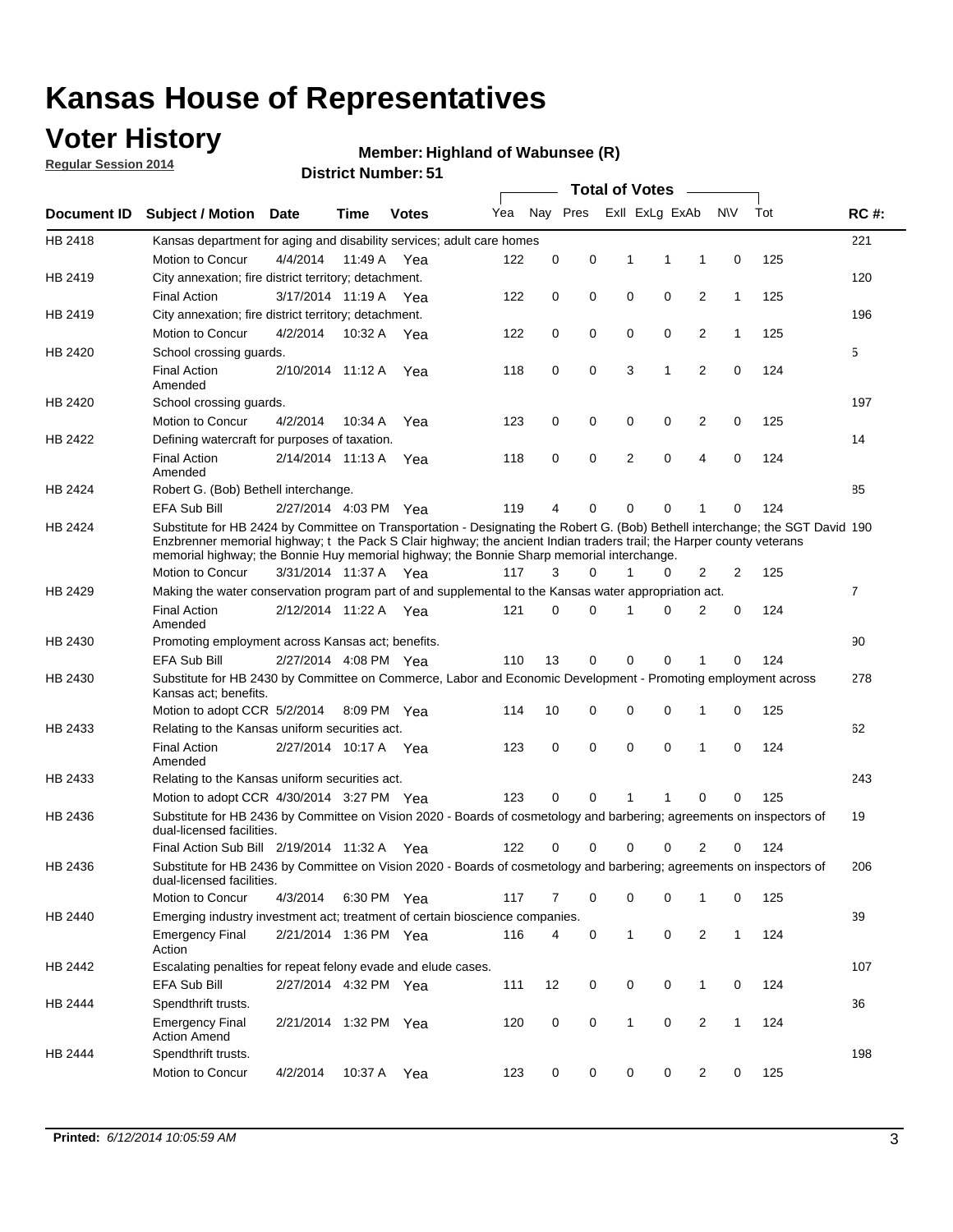#### **Voter History Regular Session 2014**

| Member: Highland of Wabunsee (R) |  |
|----------------------------------|--|
|----------------------------------|--|

|                    |                                                                                                                                                                                                                                                                                                                                 |                       |         |              |     |          |             | <b>Total of Votes</b> |             |                |             |     |             |
|--------------------|---------------------------------------------------------------------------------------------------------------------------------------------------------------------------------------------------------------------------------------------------------------------------------------------------------------------------------|-----------------------|---------|--------------|-----|----------|-------------|-----------------------|-------------|----------------|-------------|-----|-------------|
| <b>Document ID</b> | Subject / Motion Date                                                                                                                                                                                                                                                                                                           |                       | Time    | <b>Votes</b> | Yea | Nay Pres |             | Exll ExLg ExAb        |             |                | <b>NV</b>   | Tot | <b>RC#:</b> |
| HB 2445            | Allowing for criminal discovery materials to be provided to defendant or defendant's counsel.                                                                                                                                                                                                                                   |                       |         |              |     |          |             |                       |             |                |             |     | 63          |
|                    | <b>Final Action</b><br>Amended                                                                                                                                                                                                                                                                                                  | 2/27/2014 10:19 A     |         | Yea          | 123 | 0        | 0           | 0                     | 0           | 1              | 0           | 124 |             |
| HB 2446            | District courts; court trustee operations fund. judicial process; concerning sentencing dispositions, probation and postrelease<br>supervision; concerning expungement of driving under the influence and criminal refusal convictions; concerning trials,<br>conduct of jury after case is submitted.                          |                       |         |              |     |          |             |                       |             |                |             |     | 8           |
|                    | <b>Final Action</b>                                                                                                                                                                                                                                                                                                             | 2/12/2014 11:23 A     |         | Yea          | 121 | 0        | 0           | 1                     | 0           | 2              | 0           | 124 |             |
| HB 2446            | Senate Substitute for HB 2446 by Committee on Judiciary - Courts; allocating moneys from driver's license fees to judicial<br>branch nonjudicial salary adjustment fund; allowing chief justice to authorize expenditures from court trustee operations fund in<br>certain judicial districts; time limits for court decisions. |                       |         |              |     |          |             |                       |             |                |             |     | 239         |
|                    | Motion to adopt CCR 4/30/2014 3:01 PM Yea                                                                                                                                                                                                                                                                                       |                       |         |              | 121 | 2        | 0           | 1                     | 1           | 0              | 0           | 125 |             |
| HB 2447            | Real property; trespass and liability.                                                                                                                                                                                                                                                                                          |                       |         |              |     |          |             |                       |             |                |             |     | 29          |
|                    | <b>Final Action</b><br>Amended                                                                                                                                                                                                                                                                                                  | 2/21/2014 11:14 A     |         | Yea          | 119 | 2        | 0           | 1                     | 0           | $\overline{2}$ | 0           | 124 |             |
| HB 2447            | Real property; trespass and liability.                                                                                                                                                                                                                                                                                          |                       |         |              |     |          |             |                       |             |                |             |     | 202         |
|                    | Motion to Adopt CCR 4/3/2014                                                                                                                                                                                                                                                                                                    |                       |         | 6:10 PM Yea  | 122 | 2        | $\mathbf 0$ | $\mathbf 0$           | 0           | 1              | 0           | 125 |             |
| HB 2448            | Interference with judicial process.                                                                                                                                                                                                                                                                                             |                       |         |              |     |          |             |                       |             |                |             |     | 30          |
|                    | <b>Final Action</b>                                                                                                                                                                                                                                                                                                             | 2/21/2014 11:16 A     |         | Yea          | 121 | 0        | 0           | 1                     | 0           | 2              | 0           | 124 |             |
| <b>HB 2448</b>     | Senate Substitute for HB 2448 by Committee on Judiciary - Updating provisions relating to the Kansas bureau of<br>investigation's DNA database; amending the crime of interference with                                                                                                                                         |                       |         |              |     |          |             |                       |             |                |             |     | 240         |
|                    | Motion to adopt CCR 4/30/2014 3:10 PM Yea                                                                                                                                                                                                                                                                                       |                       |         |              | 116 | 7        | 0           | 1                     |             | 0              | 0           | 125 |             |
| HB 2451            | Electric utilities; creating the electric highway fee.                                                                                                                                                                                                                                                                          |                       |         |              |     |          |             |                       |             |                |             |     | 96          |
|                    | EFA Sub Bill                                                                                                                                                                                                                                                                                                                    | 2/27/2014 4:18 PM Nay |         |              | 64  | 59       | 0           | $\Omega$              | 0           |                | $\mathbf 0$ | 124 |             |
| HB 2451            | Substitute for HB 2451 by Committee on Transportation - Increasing registration fees for electric vehicles.                                                                                                                                                                                                                     |                       |         |              |     |          |             |                       |             |                |             |     | 207         |
|                    | Motion to Concur                                                                                                                                                                                                                                                                                                                | 4/3/2014              |         | 6:34 PM Yea  | 94  | 30       | 0           | 0                     | 0           |                | 0           | 125 |             |
| HB 2452            | Substitute for HB 2452 by Committee on Transportation - Distinctive license plates; donate life, disabled veterans, rotary<br>international, Kansas horse council.                                                                                                                                                              |                       |         |              |     |          |             |                       |             |                |             |     | 41          |
|                    | EFA Sub Bill                                                                                                                                                                                                                                                                                                                    | 2/21/2014 1:39 PM Yea |         |              | 120 | 0        | 0           |                       | 0           | 2              | 1           | 124 |             |
| HB 2452            | Substitute for HB 2452 by Committee on Transportation - Distinctive license plates; donate life, disabled veterans, rotary<br>international, Kansas horse council, motorcycles.                                                                                                                                                 |                       |         |              |     |          |             |                       |             |                |             |     | 208         |
|                    | Motion to Concur                                                                                                                                                                                                                                                                                                                | 4/3/2014              |         | 6:37 PM Yea  | 123 | 1        | 0           | $\mathbf 0$           | 0           | 1              | 0           | 125 |             |
| HB 2453            | Protecting religious freedom regarding marriage.                                                                                                                                                                                                                                                                                |                       |         |              |     |          |             |                       |             |                |             |     | 9           |
|                    | <b>Final Action</b><br>Amended                                                                                                                                                                                                                                                                                                  | 2/12/2014 11:28 A Yea |         |              | 72  | 49       | 0           | 1                     | $\Omega$    | $\overline{2}$ | 0           | 124 |             |
| HB 2455            | Property tax exemption for certain utility systems located on military installation.                                                                                                                                                                                                                                            |                       |         |              |     |          |             |                       |             |                |             |     | 108         |
|                    | <b>Emergency Final</b><br><b>Action Amend</b>                                                                                                                                                                                                                                                                                   | 3/6/2014              | 11:23 A | Yea          | 119 | 1        | 0           | 2                     | 1           | $\overline{2}$ | 0           | 125 |             |
| HB 2456            | Property taxation; defining commercial and industrial machinery and equipment; motor vehicles, members of military service<br>and active guard and reservists.                                                                                                                                                                  |                       |         |              |     |          |             |                       |             |                |             |     | 49          |
|                    | <b>Final Action</b><br>Amended                                                                                                                                                                                                                                                                                                  | 2/26/2014 11:32 A Yea |         |              | 100 | 23       | 0           | 0                     | 0           | 1              | 0           | 124 |             |
| HB 2463            | Creating civil liability for acts of terrorism; forfeiture of property related to violations of certain criminal acts.                                                                                                                                                                                                          |                       |         |              |     |          |             |                       |             |                |             |     | 50          |
|                    | <b>Final Action</b><br>Amended                                                                                                                                                                                                                                                                                                  | 2/26/2014 11:33 A Yea |         |              | 123 | 0        | 0           | 0                     | 0           | $\mathbf{1}$   | 0           | 124 |             |
| HB 2463            | Creating civil liability for acts of terrorism; forfeiture of property related to violations of certain criminal acts.                                                                                                                                                                                                          |                       |         |              |     |          |             |                       |             |                |             |     | 194         |
|                    | Motion to Concur                                                                                                                                                                                                                                                                                                                | 4/1/2014              |         | 10:46 A Yea  | 123 | 0        | 0           | $\mathbf{1}$          | $\mathbf 0$ | $\mathbf{1}$   | 0           | 125 |             |
| HB 2464            | Allowing banks, trust companies and savings and loans to claim the expensing deduction for privilege tax filers under the<br>Kansas income tax act.                                                                                                                                                                             |                       |         |              |     |          |             |                       |             |                |             |     | 15          |
|                    | <b>Final Action</b><br>Amended                                                                                                                                                                                                                                                                                                  | 2/14/2014 11:14 A Yea |         |              | 118 | 0        | 0           | 2                     | 0           | 4              | 0           | 124 |             |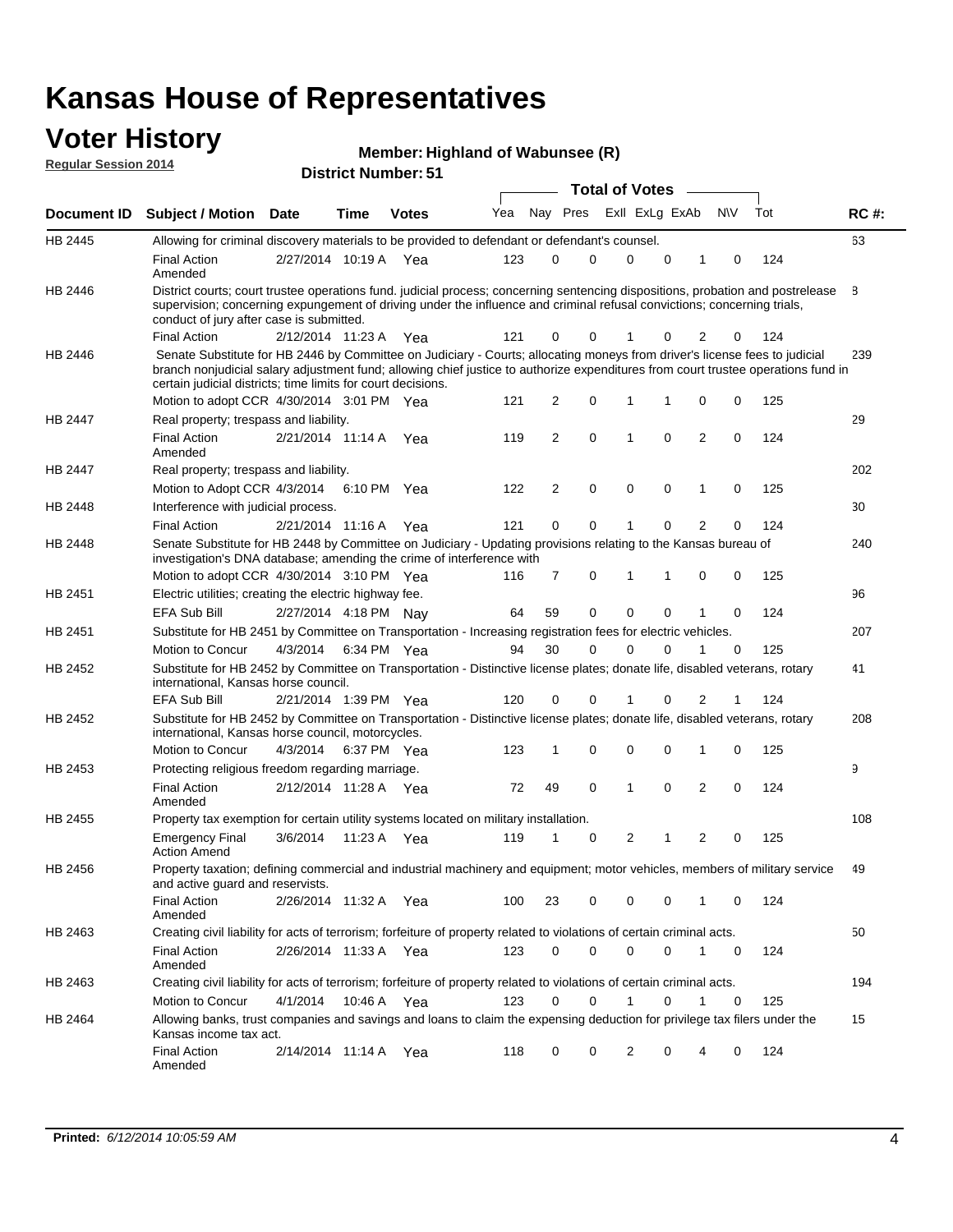### **Voter History**

**Regular Session 2014**

#### **Highland of Wabunsee (R)**

|                |                                                                                                                                                                             |                       |             |              |     |                |             |              | <b>Total of Votes</b> |                |             |     |             |
|----------------|-----------------------------------------------------------------------------------------------------------------------------------------------------------------------------|-----------------------|-------------|--------------|-----|----------------|-------------|--------------|-----------------------|----------------|-------------|-----|-------------|
|                | Document ID Subject / Motion Date                                                                                                                                           |                       | Time        | <b>Votes</b> | Yea |                | Nay Pres    |              | Exll ExLg ExAb        |                | <b>NV</b>   | Tot | <b>RC#:</b> |
| HB 2466        | Relating to administrative procedure; judicial review.                                                                                                                      |                       |             |              |     |                |             |              |                       |                |             |     | 37          |
|                | <b>Emergency Final</b><br><b>Action Amend</b>                                                                                                                               | 2/21/2014 1:33 PM Yea |             |              | 118 | 2              | 0           | 1            | $\mathbf 0$           | $\overline{2}$ | 1           | 124 |             |
| HB 2470        | Purchasing authority for certain insurance by the state board of regents for state educational institutions.                                                                |                       |             |              |     |                |             |              |                       |                |             |     | 16          |
|                | <b>Final Action</b>                                                                                                                                                         | 2/17/2014 11:20 A Yea |             |              | 120 | $\Omega$       | $\mathbf 0$ | 3            | 0                     | 1              | 0           | 124 |             |
| HB 2475        | Personal financial literacy program as a requirement for high school graduation.                                                                                            |                       |             |              |     |                |             |              |                       |                |             |     | 126         |
|                | <b>Final Action</b><br>Amended                                                                                                                                              | 3/19/2014 11:22 A Yea |             |              | 110 | 12             | $\mathbf 0$ | 0            | 1                     | 2              | 0           | 125 |             |
| HB 2478        | Venue for crimes committed with an electronic device.                                                                                                                       |                       |             |              |     |                |             |              |                       |                |             |     | 51          |
|                | <b>Final Action</b>                                                                                                                                                         | 2/26/2014 11:34 A     |             | Yea          | 123 | $\mathbf 0$    | 0           | $\Omega$     | $\mathbf 0$           | 1              | 0           | 124 |             |
| HB 2479        | Removing 2015 sunset provision from law requiring ignition interlock device after first test failure or alcohol or drug-related<br>conviction.                              |                       |             |              |     |                |             |              |                       |                |             |     | 115         |
|                | <b>Final Action</b><br>Amended                                                                                                                                              | 3/14/2014 11:14 A     |             | Yea          | 117 | 0              | 0           | 2            | 1                     | 4              | 1           | 125 |             |
| HB 2479        | Removing 2015 sunset provision from law requiring ignition interlock device after first test failure or alcohol or drug-related<br>conviction.                              |                       |             |              |     |                |             |              |                       |                |             |     | 210         |
|                | Motion to Concur                                                                                                                                                            | 4/3/2014              |             | 6:47 PM Yea  | 122 | $\overline{2}$ | 0           | $\mathbf 0$  | $\mathbf 0$           | 1              | 0           | 125 |             |
| HB 2480        | Repealing the review of TeleKansas I.                                                                                                                                       |                       |             |              |     |                |             |              |                       |                |             |     | 64          |
|                | <b>Final Action</b><br>Amended                                                                                                                                              | 2/27/2014 10:20 A     |             | Yea          | 123 | 0              | 0           | 0            | $\mathbf 0$           | 1              | 0           | 124 |             |
| HB 2480        | Repealing the review of TeleKansas I.                                                                                                                                       |                       |             |              |     |                |             |              |                       |                |             |     | 250         |
|                | Motion to Concur                                                                                                                                                            | 5/1/2014              | 1:54 PM Yea |              | 123 | $\mathbf{1}$   | $\mathbf 0$ | $\mathbf 0$  | $\mathbf 0$           | 0              | 1           | 125 |             |
| HB 2482        | Authority of state corporation commission to intervene in court proceedings.                                                                                                |                       |             |              |     |                |             |              |                       |                |             |     | 65          |
|                | <b>Final Action</b><br>Amended                                                                                                                                              | 2/27/2014 10:21 A     |             | Yea          | 121 | 2              | 0           | $\mathbf 0$  | $\mathbf 0$           | 1              | $\mathbf 0$ | 124 |             |
| HB 2482        | Senate Substitute for HB 2482 by Committee on Utilities - Creating the energy efficiency investment act.                                                                    |                       |             |              |     |                |             |              |                       |                |             |     | 211         |
|                | Motion to Concur                                                                                                                                                            | 4/3/2014 7:02 PM Yea  |             |              | 99  | 25             | $\Omega$    | 0            | 0                     | 1              | 0           | 125 |             |
| HB 2487        | Construction of electric transmission lines and certificates of public convenience and necessity.                                                                           |                       |             |              |     |                |             |              |                       |                |             |     | 66          |
|                | <b>Final Action</b><br>Amended                                                                                                                                              | 2/27/2014 10:22 A Yea |             |              | 113 | 10             | 0           | $\mathbf 0$  | 0                     | 1              | 0           | 124 |             |
| HB 2487        | Relating to the powers and duties of the state corporation commission; construction of electric transmission lines and<br>certificates of public convenience and necessity. |                       |             |              |     |                |             |              |                       |                |             |     | 254         |
|                | Sub motion to concur 5/1/2014 4:36 PM Yea                                                                                                                                   |                       |             |              | 117 | 8              | 0           | $\Omega$     | $\mathbf 0$           | 0              | 0           | 125 |             |
| <b>HB 2488</b> | Kansas electric transmission authority and the purpose and composition of the authority.                                                                                    |                       |             |              |     |                |             |              |                       |                |             |     | 10          |
|                | <b>Final Action</b><br>Amended                                                                                                                                              | 2/12/2014 11:30 A Yea |             |              | 108 | 13             | 0           | 1            | 0                     | $\overline{2}$ | 0           | 124 |             |
| HB 2488        | Kansas electric transmission authority and the purpose and composition of the authority.                                                                                    |                       |             |              |     |                |             |              |                       |                |             |     | 158         |
|                | <b>Motion to Concur</b>                                                                                                                                                     | 3/25/2014 10:43 A     |             | Yea          | 107 | 15             | 0           | 1            | 0                     | 2              | 0           | 125 |             |
| HB 2489        | Legislative review of exceptions to disclosure of public records.                                                                                                           |                       |             |              |     |                |             |              |                       |                |             |     | 67          |
|                | <b>Final Action</b><br>Amended                                                                                                                                              | 2/27/2014 10:23 A Yea |             |              | 122 | $\mathbf{1}$   | 0           | 0            | $\mathbf 0$           | $\mathbf{1}$   | 0           | 124 |             |
| HB 2490        | Criminal procedure; conduct of jury after case is submitted.                                                                                                                |                       |             |              |     |                |             |              |                       |                |             |     | 31          |
|                | <b>Final Action</b><br>Amended                                                                                                                                              | 2/21/2014 11:17 A Yea |             |              | 121 | 0              | 0           | $\mathbf{1}$ | $\mathbf 0$           | 2              | $\mathbf 0$ | 124 |             |
| HB 2490        | Capital murder; attempt; murder in the first degree; sentencing.                                                                                                            |                       |             |              |     |                |             |              |                       |                |             |     | 241         |
|                | Motion to adopt CCR 4/30/2014 3:16 PM Yea                                                                                                                                   |                       |             |              | 123 | 0              | 0           | 1            | 1                     | 0              | 0           | 125 |             |
| HB 2491        | Kansas tort claims act; attorney may appear in small claims action.                                                                                                         |                       |             |              |     |                |             |              |                       |                |             |     | 20          |
|                | <b>Final Action</b><br>Amended                                                                                                                                              | 2/19/2014 11:34 A Yea |             |              | 120 | 2              | 0           | 0            | $\pmb{0}$             | 2              | 0           | 124 |             |
| HB 2491        | Kansas tort claims act; attorney may appear in small claims action.                                                                                                         |                       |             |              |     |                |             |              |                       |                |             |     | 199         |
|                | Motion to Concur                                                                                                                                                            | 4/2/2014              |             | 10:40 A Yea  | 121 | 2              | 0           | 0            | 0                     | 2              | 0           | 125 |             |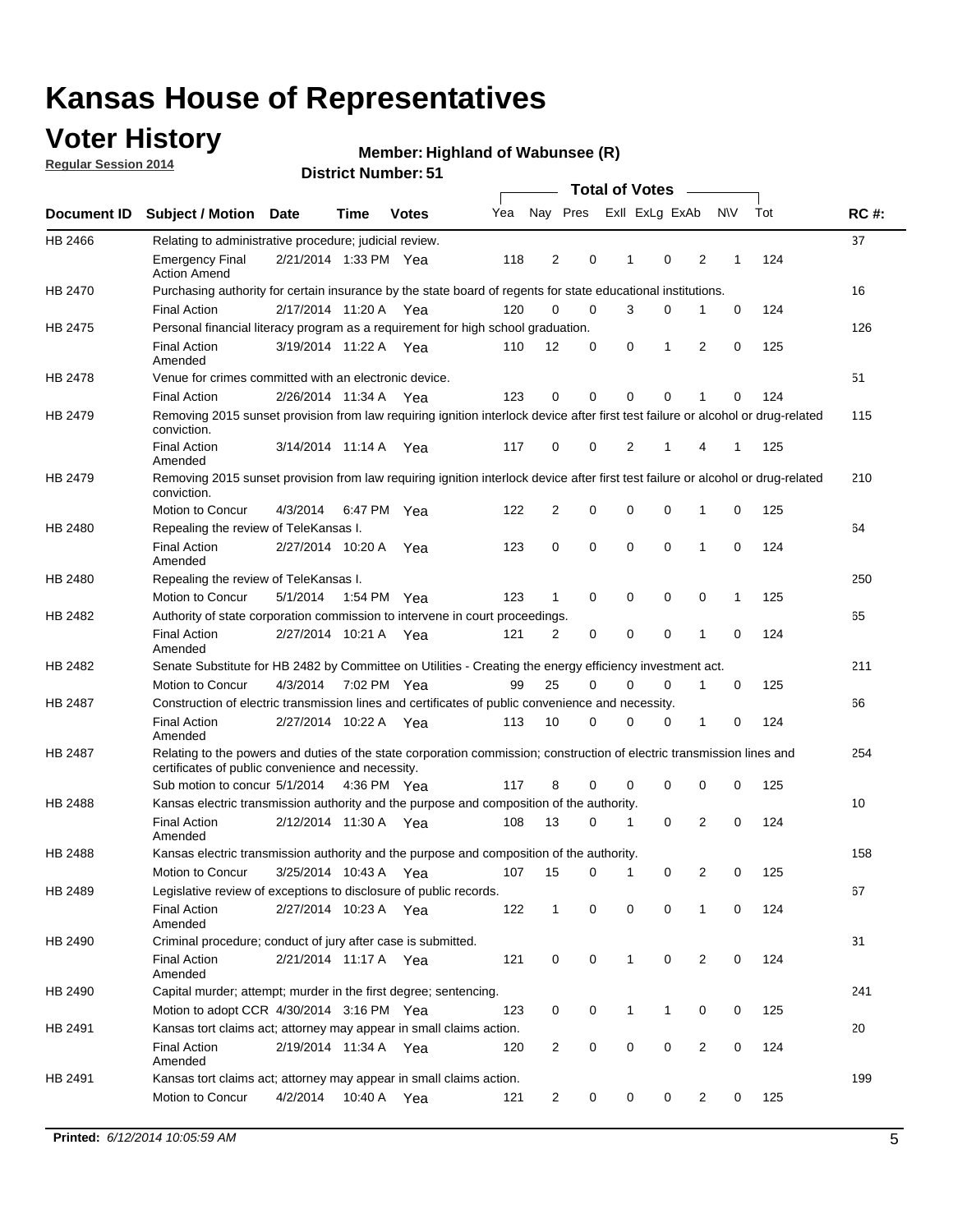### **Voter History**

**Regular Session 2014**

#### **Highland of Wabunsee (R)**

|                    |                                                                                                                                                                                                                                                        |                       |             |             |     |          |          | <b>Total of Votes</b> |              |                |              |     |             |
|--------------------|--------------------------------------------------------------------------------------------------------------------------------------------------------------------------------------------------------------------------------------------------------|-----------------------|-------------|-------------|-----|----------|----------|-----------------------|--------------|----------------|--------------|-----|-------------|
| <b>Document ID</b> | <b>Subject / Motion Date</b>                                                                                                                                                                                                                           |                       | Time        | Votes       | Yea | Nay Pres |          | Exll ExLg ExAb        |              |                | <b>NV</b>    | Tot | <b>RC#:</b> |
| HB 2493            | Relating to surety regulation, appearance bonds and unlawful sexual relations.                                                                                                                                                                         |                       |             |             |     |          |          |                       |              |                |              |     | 23          |
|                    | <b>Final Action</b><br>Amended                                                                                                                                                                                                                         | 2/20/2014 11:14 A     |             | Yea         | 113 | 10       | 0        | 0                     | 0            | 0              | 1            | 124 |             |
| HB 2495            | Concerning sentencing dispositions, probation and postrelease supervision.                                                                                                                                                                             |                       |             |             |     |          |          |                       |              |                |              |     | 24          |
|                    | <b>Final Action</b><br>Amended                                                                                                                                                                                                                         | 2/20/2014 11:17 A Yea |             |             | 122 | 1        | 0        | 0                     | 0            | 0              |              | 124 |             |
| HB 2501            | Human trafficking and related crimes; penalties for buying sexual relations; records and reporting by courts; staff secure facility 25<br>requirements.                                                                                                |                       |             |             |     |          |          |                       |              |                |              |     |             |
|                    | <b>Final Action</b><br>Amended                                                                                                                                                                                                                         | 2/20/2014 11:18 A Yea |             |             | 123 | 0        | 0        | 0                     | $\Omega$     | 0              | $\mathbf{1}$ | 124 |             |
| HB 2502            | Allowing victim notification on status change of person confined.                                                                                                                                                                                      |                       |             |             |     |          |          |                       |              |                |              |     | 26          |
|                    | <b>Final Action</b>                                                                                                                                                                                                                                    | 2/20/2014 11:20 A Yea |             |             | 123 | $\Omega$ | 0        | $\Omega$              | $\mathbf 0$  | 0              |              | 124 |             |
| HB 2503            | Substitute for HB 2503 by Committee on Federal and State Affairs -- Carrying of concealed handguns by law enforcement<br>officers.                                                                                                                     |                       |             |             |     |          |          |                       |              |                |              |     | 230         |
|                    | Final Action Sub Bill 4/5/2014                                                                                                                                                                                                                         |                       | 10:22 A     | Yea         | 119 | 1        | 0        | $\Omega$              | $\Omega$     | 4              |              | 125 |             |
| HB 2504            | Repealing outdated provisions relating to the purchase of certain real estate by the department of corrections.                                                                                                                                        |                       |             |             |     |          |          |                       |              |                |              |     | 18          |
|                    | <b>Final Action</b>                                                                                                                                                                                                                                    | 2/19/2014 11:31 A Yea |             |             | 122 | $\Omega$ | $\Omega$ | $\Omega$              | $\Omega$     | 2              | 0            | 124 |             |
| HB 2506            | Repealing K.S.A. 72-60b03, the effective date of the midwestern higher education compact act.                                                                                                                                                          |                       |             |             |     |          |          |                       |              |                |              |     | 52          |
|                    | <b>Final Action</b>                                                                                                                                                                                                                                    | 2/26/2014 11:35 A Yea |             |             | 122 |          | $\Omega$ | $\Omega$              | $\Omega$     | 1              | 0            | 124 |             |
| HB 2506            | Senate Substitute for HB 2506 by Committee on Ways and Means - Education; appropriations for FY 2014 and FY 2015 for<br>various state agencies; amendments concerning postsecondary education; amendments to provisions relating to school<br>finance. |                       |             |             |     |          |          |                       |              |                |              |     | 238         |
|                    | Motion to Adopt CCR 4/6/2014                                                                                                                                                                                                                           |                       | 9:45 PM Yea |             | 63  | 57       | 0        | 0                     | 0            |                | 1            | 125 |             |
| HB 2509            | Emergency medical services amendments.                                                                                                                                                                                                                 |                       |             |             |     |          |          |                       |              |                |              |     | 101         |
|                    | <b>Emergency Final</b><br><b>Action Amend</b>                                                                                                                                                                                                          | 2/27/2014 4:24 PM Yea |             |             | 123 | 0        | 0        | $\mathbf 0$           | $\mathbf 0$  | 1              | $\mathbf 0$  | 124 |             |
| HB 2510            | Pharmacists and pharmacies; pharmacy technicians; registration and grounds for denial of registration.                                                                                                                                                 |                       |             |             |     |          |          |                       |              |                |              |     | 84          |
|                    | <b>Emergency Final</b><br>Action                                                                                                                                                                                                                       | 2/27/2014 4:01 PM Yea |             |             | 71  | 52       | $\Omega$ | 0                     | $\Omega$     | 1              | 0            | 124 |             |
| HB 2511            | Liability for property tax on personal property; sale or abandonment of personal property.                                                                                                                                                             |                       |             |             |     |          |          |                       |              |                |              |     | 27          |
|                    | <b>Final Action</b>                                                                                                                                                                                                                                    | 2/20/2014 11:21 A     |             | Yea         | 123 | $\Omega$ | $\Omega$ | $\Omega$              | 0            | 1              | 0            | 124 |             |
| HB 2514            | Exemption for Federal Home Loan Bank in certain insolvency proceedings involving insurance companies.                                                                                                                                                  |                       |             |             |     |          |          |                       |              |                |              |     | 2           |
|                    | <b>Final Action</b>                                                                                                                                                                                                                                    | 2/10/2014 11:08 A     |             | Yea         | 118 | $\Omega$ | 0        | 3                     | 1            | $\overline{2}$ | $\mathbf 0$  | 124 |             |
| HB 2515            | Insurance; confidentiality of work papers from analysis of analysis of financial regulation or market regulation of insurance<br>company or affiliates.                                                                                                |                       |             |             |     |          |          |                       |              |                |              |     | 82          |
|                    | <b>Emergency Final</b><br>Action                                                                                                                                                                                                                       | 2/27/2014 3:58 PM Yea |             |             | 123 | 0        | 0        | 0                     | 0            | 1              | 0            | 124 |             |
| HB 2515            | Updating statutory references and making corresponding changes due to Executive Reorganization Order No. 41.                                                                                                                                           |                       |             |             |     |          |          |                       |              |                |              |     | 269         |
|                    | Motion to Adopt CCR 5/2/2014 3:31 PM Yea                                                                                                                                                                                                               |                       |             |             | 118 | 4        | 0        | 0                     | $\mathbf{1}$ | $\mathbf{1}$   | $\mathbf{1}$ | 125 |             |
| HB 2516            | Amendments relating to health care provider liability insurance and to companies organized to provide such insurance.                                                                                                                                  |                       |             |             |     |          |          |                       |              |                |              |     | 3           |
|                    | <b>Final Action</b><br>Amended                                                                                                                                                                                                                         | 2/10/2014 11:10 A Yea |             |             | 118 | 0        | 0        | 3                     | $\mathbf{1}$ | 2              | 0            | 124 |             |
| HB 2516            | Amendments relating to health care provider liability insurance and to companies organized to provide such insurance.                                                                                                                                  |                       |             |             |     |          |          |                       |              |                |              |     | 191         |
|                    | Motion to Concur                                                                                                                                                                                                                                       | 3/31/2014 11:40 A Yea |             |             | 121 | 0        | 0        | 1                     | 0            | 2              | 1            | 125 |             |
| HB 2518            | Relating to ballot language statements.                                                                                                                                                                                                                |                       |             |             |     |          |          |                       |              |                |              |     | 40          |
|                    | <b>Emergency Final</b><br><b>Action Amend</b>                                                                                                                                                                                                          | 2/21/2014 1:37 PM Yea |             |             | 116 | 4        | 0        | 1                     | 0            | 2              | 1            | 124 |             |
| HB 2525            | Kansas money transmitter act concerning change of controlling interest and notification.                                                                                                                                                               |                       |             |             |     |          |          |                       |              |                |              |     | 32          |
|                    | <b>Final Action</b>                                                                                                                                                                                                                                    | 2/21/2014 11:18 A Yea |             |             | 105 | 16       | 0        | 1                     | 0            | 2              | 0            | 124 |             |
| HB 2525            | Kansas money transmitter act concerning change of controlling interest and notification.                                                                                                                                                               |                       |             |             |     |          |          |                       |              |                |              |     | 252         |
|                    | Motion to Concur                                                                                                                                                                                                                                       | 5/1/2014              |             | 1:59 PM Yea | 112 | 13       | 0        | 0                     | 0            | 0              | 0            | 125 |             |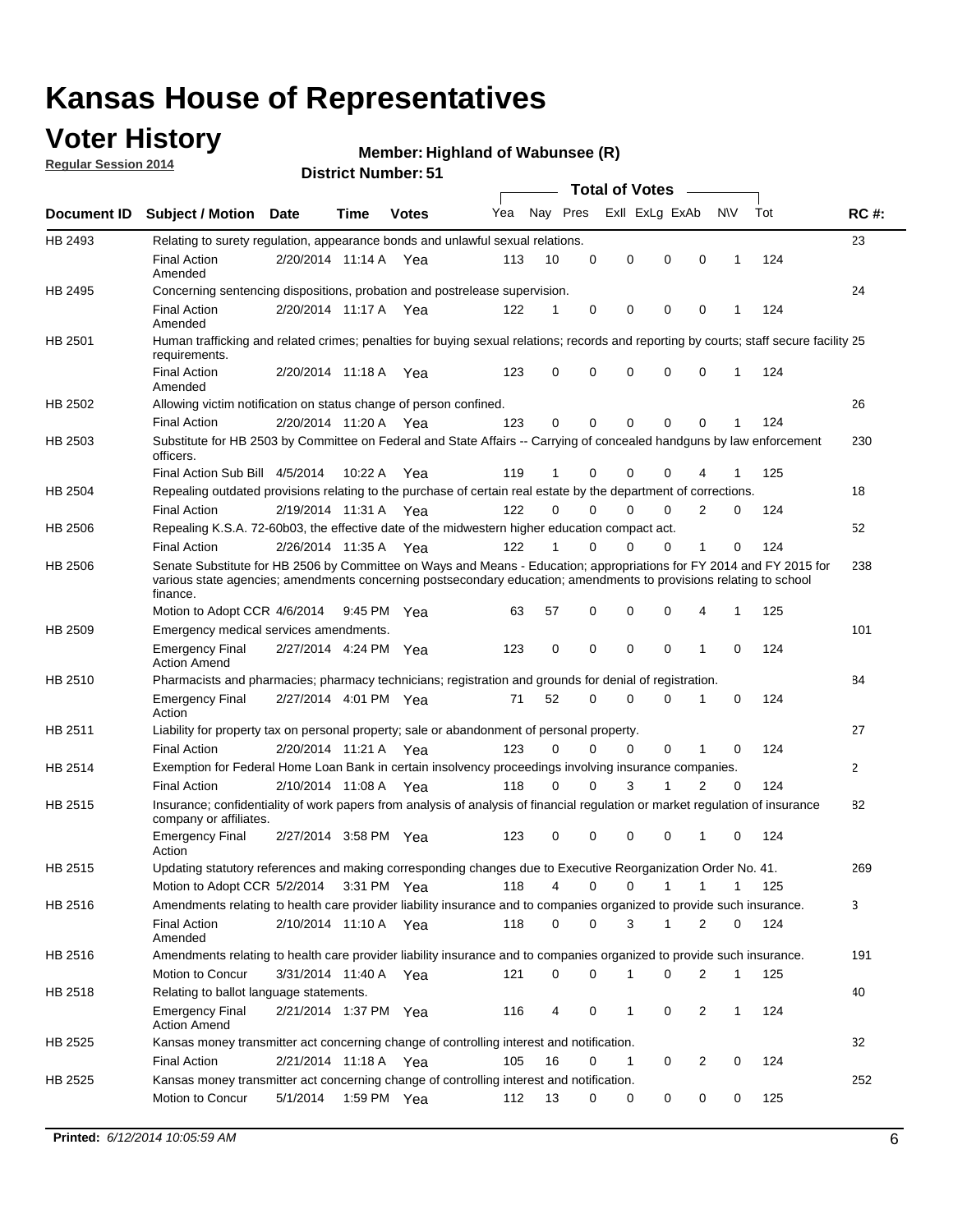#### **Voter History Regular Session 2014**

**Highland of Wabunsee (R)**

|                    |                                                                                                                                                                                                                                                                                                                                           |                       |             | DISTILICI MUITIDEL. 3 I |     |    |             | <b>Total of Votes</b> |                |                |     |     |             |
|--------------------|-------------------------------------------------------------------------------------------------------------------------------------------------------------------------------------------------------------------------------------------------------------------------------------------------------------------------------------------|-----------------------|-------------|-------------------------|-----|----|-------------|-----------------------|----------------|----------------|-----|-----|-------------|
| <b>Document ID</b> | <b>Subject / Motion</b>                                                                                                                                                                                                                                                                                                                   | <b>Date</b>           | Time        | <b>Votes</b>            | Yea |    | Nay Pres    |                       | Exll ExLg ExAb |                | N\V | Tot | <b>RC#:</b> |
| HB 2533            | Changing interest credit amounts, member distributions upon termination or death and retirement annuities under the KPERS 42<br>Act of 2015.                                                                                                                                                                                              |                       |             |                         |     |    |             |                       |                |                |     |     |             |
|                    | <b>Emergency Final</b><br><b>Action Amend</b>                                                                                                                                                                                                                                                                                             | 2/21/2014 1:40 PM Yea |             |                         | 94  | 26 | 0           | 1                     | 0              | 2              | 1   | 124 |             |
| HB 2537            | Eliminating font size and type requirement for disclosure statements contained in insurance contracts and explanatory<br>materials printed in any language other than English.                                                                                                                                                            |                       |             |                         |     |    |             |                       |                |                |     |     | 81          |
|                    | <b>Emergency Final</b><br>Action                                                                                                                                                                                                                                                                                                          | 2/27/2014 3:56 PM Yea |             |                         | 119 | 4  | 0           | $\mathbf 0$           | $\mathbf 0$    | 1              | 0   | 124 |             |
| HB 2537            | Insurance; eliminating font and type requirements for certain non-English insurance documents; confidentiality of certain<br>documents; continuation of health insurance for spouse and children of certain emergency personnel and employees of the<br>department of corrections; purchase of certain insurance by the state fair board. |                       |             |                         |     |    |             |                       |                |                |     |     | 249         |
|                    | Motion to adopt CCR 4/30/2014 3:58 PM Yea                                                                                                                                                                                                                                                                                                 |                       |             |                         | 122 | 0  | 0           | 1                     | 1              | 0              | 1   | 125 |             |
| HB 2538            | Giving landowner right of first refusal for antlers of deer illegally shot on landowner's property.                                                                                                                                                                                                                                       |                       |             |                         |     |    |             |                       |                |                |     |     | 102         |
|                    | <b>Emergency Final</b><br><b>Action Amend</b>                                                                                                                                                                                                                                                                                             | 2/27/2014 4:26 PM Yea |             |                         | 106 | 17 | 0           | $\mathbf 0$           | 0              | 1              | 0   | 124 |             |
| HB 2541            | Substitute for HB2541 by Committee on Local Government—plastic bottles and containers; labeling; solid waste landfill<br>restrictions.                                                                                                                                                                                                    |                       |             |                         |     |    |             |                       |                |                |     |     | 121         |
|                    | Final Action Sub Bill 3/17/2014 11:21 A Yea                                                                                                                                                                                                                                                                                               |                       |             |                         | 102 | 21 | 0           | $\mathbf 0$           | 0              | 2              | 0   | 125 |             |
| <b>HB 2542</b>     | Property tax exemption for amateur-built aircraft.                                                                                                                                                                                                                                                                                        |                       |             |                         |     |    |             |                       |                |                |     |     | 112         |
|                    | <b>Final Action</b><br>Amended                                                                                                                                                                                                                                                                                                            | 3/13/2014 11:22 A Yea |             |                         | 116 | 4  | $\mathbf 0$ | $\mathbf{1}$          | 1              | $\overline{2}$ | 1   | 125 |             |
| <b>HB 2544</b>     | Authorizing postsecondary educational institutions to enter into the state authorization reciprocity agreement to provide<br>distance education.                                                                                                                                                                                          |                       |             |                         |     |    |             |                       |                |                |     |     | 17          |
|                    | <b>Final Action</b>                                                                                                                                                                                                                                                                                                                       | 2/17/2014 11:21 A Yea |             |                         | 120 | 0  | 0           | 3                     | $\Omega$       | 1              | 0   | 124 |             |
| HB 2545            | Extending sunset date on certain agriculture fees from July 1, 2015, to July 1, 2019.                                                                                                                                                                                                                                                     |                       |             |                         |     |    |             |                       |                |                |     |     | 68          |
|                    | <b>Final Action</b><br>Amended                                                                                                                                                                                                                                                                                                            | 2/27/2014 10:25 A Yea |             |                         | 99  | 24 | 0           | $\mathbf 0$           | $\Omega$       | 1              | 0   | 124 |             |
| HB 2547            | Changing the map copy requirement in mining permit application.                                                                                                                                                                                                                                                                           |                       |             |                         |     |    |             |                       |                |                |     |     | 53          |
|                    | <b>Final Action</b>                                                                                                                                                                                                                                                                                                                       | 2/26/2014 11:36 A     |             | Yea                     | 123 | 0  | 0           | $\mathbf 0$           | 0              | 1              | 0   | 124 |             |
| HB 2548            | Creating the water program management fund and transferring the air quality fee fund.                                                                                                                                                                                                                                                     |                       |             |                         |     |    |             |                       |                |                |     |     | 46          |
|                    | <b>Emergency Final</b><br>Action                                                                                                                                                                                                                                                                                                          | 2/21/2014 1:46 PM Yea |             |                         | 119 | 1  | 0           | 1                     | $\mathbf 0$    | 2              | 1   | 124 |             |
| HB 2549            | Allowing burial of hazardous waste on-site.                                                                                                                                                                                                                                                                                               |                       |             |                         |     |    |             |                       |                |                |     |     | 54          |
|                    | <b>Final Action</b>                                                                                                                                                                                                                                                                                                                       | 2/26/2014 11:38 A     |             | Yea                     | 123 | 0  | 0           | $\mathbf 0$           | $\mathbf 0$    | 1              | 0   | 124 |             |
| HB 2550            | Repeal of the atmospheric mercury deposition monitoring network.                                                                                                                                                                                                                                                                          |                       |             |                         |     |    |             |                       |                |                |     |     | 33          |
|                    | <b>Final Action</b>                                                                                                                                                                                                                                                                                                                       | 2/21/2014 11:20 A Yea |             |                         | 92  | 29 | 0           | 1                     | $\mathbf 0$    | 2              | 0   | 124 |             |
| HB 2551            | Repealing regulation of PCB disposal facilities.                                                                                                                                                                                                                                                                                          |                       |             |                         |     |    |             |                       |                |                |     |     | 47          |
|                    | <b>Emergency Final</b><br><b>Action Amend</b>                                                                                                                                                                                                                                                                                             | 2/21/2014 1:47 PM Yea |             |                         | 100 | 20 | 0           | 1                     | 0              | 2              | 1   | 124 |             |
| HB 2551            | Repealing the regulation of PCB disposal facilities; making changes to the atmospheric mercury deposition monitoring network 271<br>and the disposal of plastic bottles, containers and solid waste.                                                                                                                                      |                       |             |                         |     |    |             |                       |                |                |     |     |             |
|                    | Motion to Adopt CCR 5/2/2014                                                                                                                                                                                                                                                                                                              |                       | 3:45 PM Yea |                         | 105 | 17 | 0           | $\mathbf 0$           | 1              | 1              | 1   | 125 |             |
| HB 2552            | Managed care organizations, prompt payment.                                                                                                                                                                                                                                                                                               |                       |             |                         |     |    |             |                       |                |                |     |     | 69          |
|                    | <b>Final Action</b><br>Amended                                                                                                                                                                                                                                                                                                            | 2/27/2014 10:26 A Yea |             |                         | 123 | 0  | 0           | 0                     | 0              | 1              | 0   | 124 |             |
| HB 2552            | Kansas medical assistance program; managed care organizations; consent for expansion of certain medicaid services.                                                                                                                                                                                                                        |                       |             |                         |     |    |             |                       |                |                |     |     | 225         |
|                    | Motion to Concur                                                                                                                                                                                                                                                                                                                          | 4/4/2014              | 6:13 PM Yea |                         | 68  | 54 | 0           | $\mathbf 0$           | 1              | 2              | 0   | 125 |             |
| HB 2553            | Health care compact.                                                                                                                                                                                                                                                                                                                      |                       |             |                         |     |    |             |                       |                |                |     |     | 141         |
|                    | <b>Final Action</b>                                                                                                                                                                                                                                                                                                                       | 3/24/2014 10:15 A Yea |             |                         | 74  | 48 | 0           | 0                     | 0              | 3              | 0   | 125 |             |
| HB 2555            | Release of information in support of arrest warrants and search warrants.                                                                                                                                                                                                                                                                 |                       |             |                         |     |    |             |                       |                |                |     |     | 86          |
|                    | <b>Emergency Final</b><br><b>Action Amend</b>                                                                                                                                                                                                                                                                                             | 2/27/2014 4:04 PM Yea |             |                         | 113 | 10 | 0           | 0                     | 0              | $\mathbf{1}$   | 0   | 124 |             |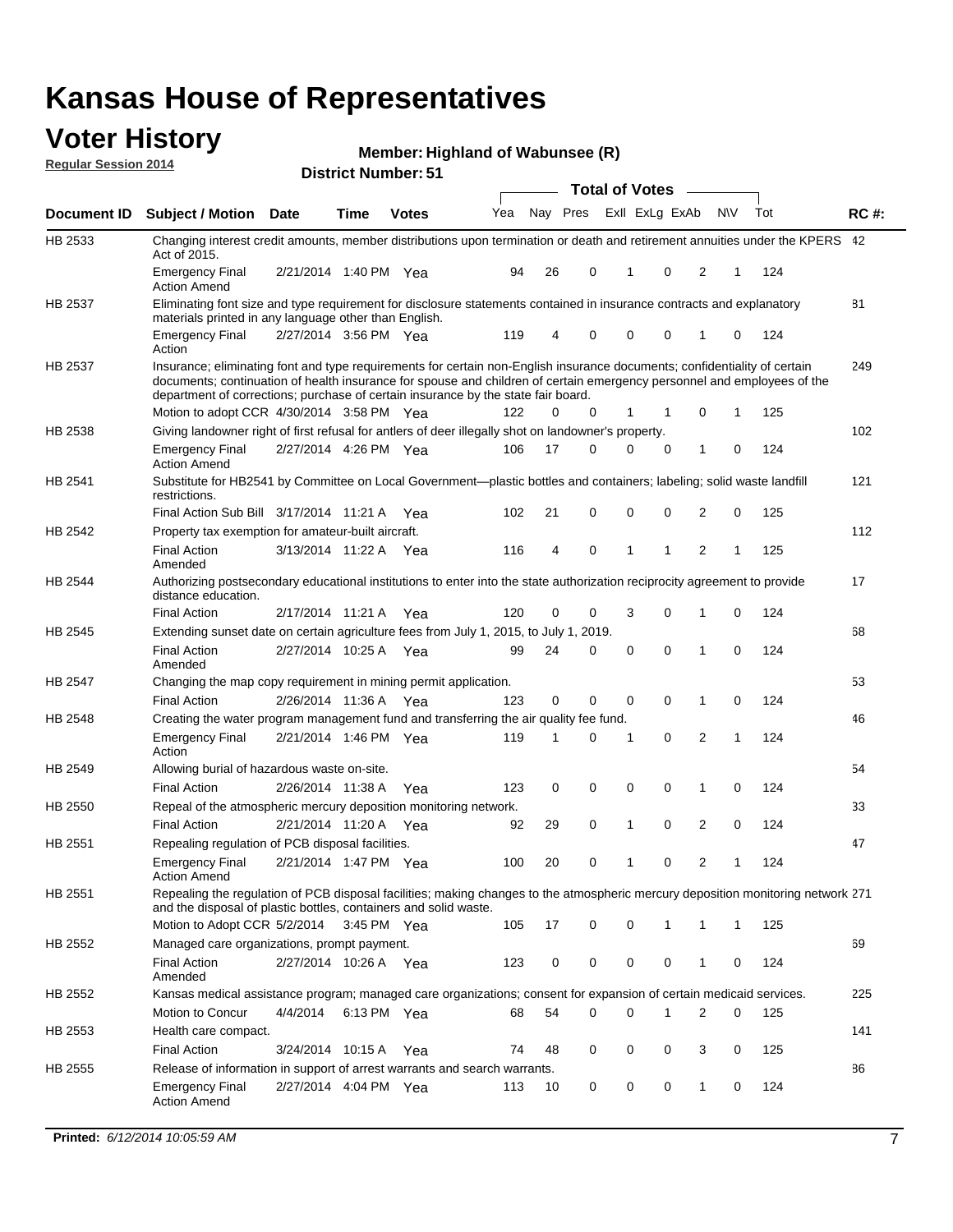### **Voter History**

**Regular Session 2014**

#### **Highland of Wabunsee (R)**

|                |                                                                                                                                                                                                                                                                                                                                                           | <b>Total of Votes</b> |         |              |     |          |          |                |             |              |             |     |             |
|----------------|-----------------------------------------------------------------------------------------------------------------------------------------------------------------------------------------------------------------------------------------------------------------------------------------------------------------------------------------------------------|-----------------------|---------|--------------|-----|----------|----------|----------------|-------------|--------------|-------------|-----|-------------|
|                | Document ID Subject / Motion Date                                                                                                                                                                                                                                                                                                                         |                       | Time    | <b>Votes</b> | Yea | Nay Pres |          | Exll ExLg ExAb |             |              | N\V         | Tot | <b>RC#:</b> |
| HB 2557        | Changing penalties for certain taxpayers who file incorrect returns under Kansas income tax act.                                                                                                                                                                                                                                                          |                       |         |              |     |          |          |                |             |              |             |     | 21          |
|                | <b>Final Action</b><br>Amended                                                                                                                                                                                                                                                                                                                            | 2/19/2014 11:35 A     |         | Yea          | 122 | 0        | 0        | 0              | 0           | 2            | $\mathbf 0$ | 124 |             |
| HB 2561        | Licensure of pharmacists and registration of pharmacy interns by board of pharmacy.                                                                                                                                                                                                                                                                       |                       |         |              |     |          |          |                |             |              |             |     | 55          |
|                | <b>Final Action</b>                                                                                                                                                                                                                                                                                                                                       | 2/26/2014 11:39 A Yea |         |              | 105 | 18       | 0        | 0              | 0           | 1            | 0           | 124 |             |
| HB 2564        | Requiring 60-day wait before re-employment for retirement benefit eligibility.                                                                                                                                                                                                                                                                            |                       |         |              |     |          |          |                |             |              |             |     | 43          |
|                | <b>Emergency Final</b><br>Action                                                                                                                                                                                                                                                                                                                          | 2/21/2014 1:41 PM Yea |         |              | 120 | 0        | 0        | 1              | 0           | 2            | 1           | 124 |             |
| HB 2566        | Requiring court fee for forensic audio and video examination services.                                                                                                                                                                                                                                                                                    |                       |         |              |     |          |          |                |             |              |             |     | 93          |
|                | <b>Emergency Final</b><br>Action                                                                                                                                                                                                                                                                                                                          | 2/27/2014 4:12 PM Yea |         |              | 123 | 0        | 0        | $\mathbf 0$    | $\mathbf 0$ | $\mathbf{1}$ | 0           | 124 |             |
| HB 2568        | Domestic relations; Kansas family law code; child support guidelines.                                                                                                                                                                                                                                                                                     |                       |         |              |     |          |          |                |             |              |             |     | 70          |
|                | <b>Final Action</b><br>Amended                                                                                                                                                                                                                                                                                                                            | 2/27/2014 10:27 A     |         | Yea          | 123 | 0        | 0        | 0              | $\mathbf 0$ | 1            | 0           | 124 |             |
| HB 2568        | Domestic relations; Kansas family law code; child support guidelines.                                                                                                                                                                                                                                                                                     |                       |         |              |     |          |          |                |             |              |             |     | 268         |
|                | Motion to adopt CCR 5/2/2014                                                                                                                                                                                                                                                                                                                              |                       |         | 3:28 PM Yea  | 123 | 0        | 0        | 0              | 1           | 1            | 0           | 125 |             |
| HB 2576        | Employment security law; creation of "new employer rate."                                                                                                                                                                                                                                                                                                 |                       |         |              |     |          |          |                |             |              |             |     | 71          |
|                | <b>Final Action</b><br>Amended                                                                                                                                                                                                                                                                                                                            | 2/27/2014 10:28 A     |         | Yea          | 123 | 0        | 0        | 0              | $\mathbf 0$ | 1            | 0           | 124 |             |
| HB 2576        | Employment security law; creation of "new employer rate."                                                                                                                                                                                                                                                                                                 |                       |         |              |     |          |          |                |             |              |             |     | 159         |
|                | Motion to Concur                                                                                                                                                                                                                                                                                                                                          | 3/25/2014 10:47 A     |         | Yea          | 122 | 0        | 0        | 1              | 0           | 2            | 0           | 125 |             |
| <b>HB 2577</b> | Allowing parents to remain anonymous when surrendering an infant under the newborn protection act.                                                                                                                                                                                                                                                        |                       |         |              |     |          |          |                |             |              |             |     | 56          |
|                | <b>Final Action</b><br>Amended                                                                                                                                                                                                                                                                                                                            | 2/26/2014 11:41 A Yea |         |              | 123 | 0        | $\Omega$ | 0              | 0           | 1            | 0           | 124 |             |
| HB 2577        | Allowing parents to remain anonymous when surrendering an infant under the newborn protection act.                                                                                                                                                                                                                                                        |                       |         |              |     |          |          |                |             |              |             |     | 220         |
|                | Motion to Concur                                                                                                                                                                                                                                                                                                                                          | 4/4/2014              | 11:45 A | Yea          | 121 | 0        | 0        |                | 1           | 1            | $\mathbf 1$ | 125 |             |
| HB 2578        | Certification by chief law enforcement officer for transfer of a firearm when required by federal law.                                                                                                                                                                                                                                                    |                       |         |              |     |          |          |                |             |              |             |     | 122         |
|                | <b>Final Action</b><br>Amended                                                                                                                                                                                                                                                                                                                            | 3/17/2014 11:22 A     |         | Yea          | 123 | 0        | 0        | $\Omega$       | $\Omega$    | 2            | 0           | 125 |             |
| HB 2578        | Regulating the possession of weapons.                                                                                                                                                                                                                                                                                                                     |                       |         |              |     |          |          |                |             |              |             |     | 235         |
|                | Motion to Adopt CCR 4/5/2014 4:40 PM Yea                                                                                                                                                                                                                                                                                                                  |                       |         |              | 102 | 19       | 0        | 0              | 0           | 4            | 0           | 125 |             |
| HB 2580        | Specifying the duties of the state fire marshal relating to regional emergency response teams for hazardous materials and<br>search and rescue incidents.                                                                                                                                                                                                 |                       |         |              |     |          |          |                |             |              |             |     | 72          |
|                | <b>Final Action</b><br>Amended                                                                                                                                                                                                                                                                                                                            | 2/27/2014 10:29 A     |         | Nav          | 113 | 10       | 0        | $\mathbf 0$    | $\mathbf 0$ | 1            | 0           | 124 |             |
| HB 2580        | Kansas Real Estate Appraisal Board; licensee fingerprinting and criminal background checks.                                                                                                                                                                                                                                                               |                       |         |              |     |          |          |                |             |              |             |     | 272         |
|                | Motion to adopt CCR 5/2/2014                                                                                                                                                                                                                                                                                                                              |                       |         | 3:49 PM Yea  | 115 | 7        | 0        | 0              | 1           | 1            | 1           | 125 |             |
| HB 2582        | Creating an exemption from food establishment licensing for churches.                                                                                                                                                                                                                                                                                     |                       |         |              |     |          |          |                |             |              |             |     | 57          |
|                | <b>Final Action</b>                                                                                                                                                                                                                                                                                                                                       | 2/26/2014 11:42 A Yea |         |              | 123 | 0        | 0        | 0              | 0           |              | 0           | 124 |             |
| HB 2588        | Child in need of care; juvenile offenders; permanent custodians.                                                                                                                                                                                                                                                                                          |                       |         |              |     |          |          |                |             |              |             |     | 94          |
|                | <b>Emergency Final</b><br><b>Action Amend</b>                                                                                                                                                                                                                                                                                                             | 2/27/2014 4:14 PM Yea |         |              | 123 | 0        | 0        | 0              | 0           | 1            | 0           | 124 |             |
| HB 2588        | Senate Substitute for HB 2588 by Committee on Judiciary - Concerning children and minors; relating to children in need of<br>care; placement in juvenile detention facilities; permanent custodians; relating to juvenile offenders; alternative adjudication;<br>youth residential centers and services; risk assessment; sentencing; good time credits. |                       |         |              |     |          |          |                |             |              |             |     | 244         |
|                | Motion to adopt CCR 4/30/2014 3:36 PM Yea                                                                                                                                                                                                                                                                                                                 |                       |         |              | 123 | 0        | 0        | 1              | 1           | 0            | 0           | 125 |             |
| HB 2591        | Requiring certain audit reports to be filed electronically and to be filed only with the department of administration.                                                                                                                                                                                                                                    |                       |         |              |     |          |          |                |             |              |             |     | 58          |
|                | <b>Final Action</b>                                                                                                                                                                                                                                                                                                                                       | 2/26/2014 11:43 A Yea |         |              | 123 | 0        | 0        | 0              | 0           | 1            | 0           | 124 |             |
| HB 2595        | State fossils; the tylosaurus and the pteranodon.                                                                                                                                                                                                                                                                                                         |                       |         |              |     |          |          |                |             |              |             |     | 73          |
|                | <b>Final Action</b><br>Amended                                                                                                                                                                                                                                                                                                                            | 2/27/2014 10:31 A Nay |         |              | 96  | 27       | 0        | 0              | 0           | 1            | 0           | 124 |             |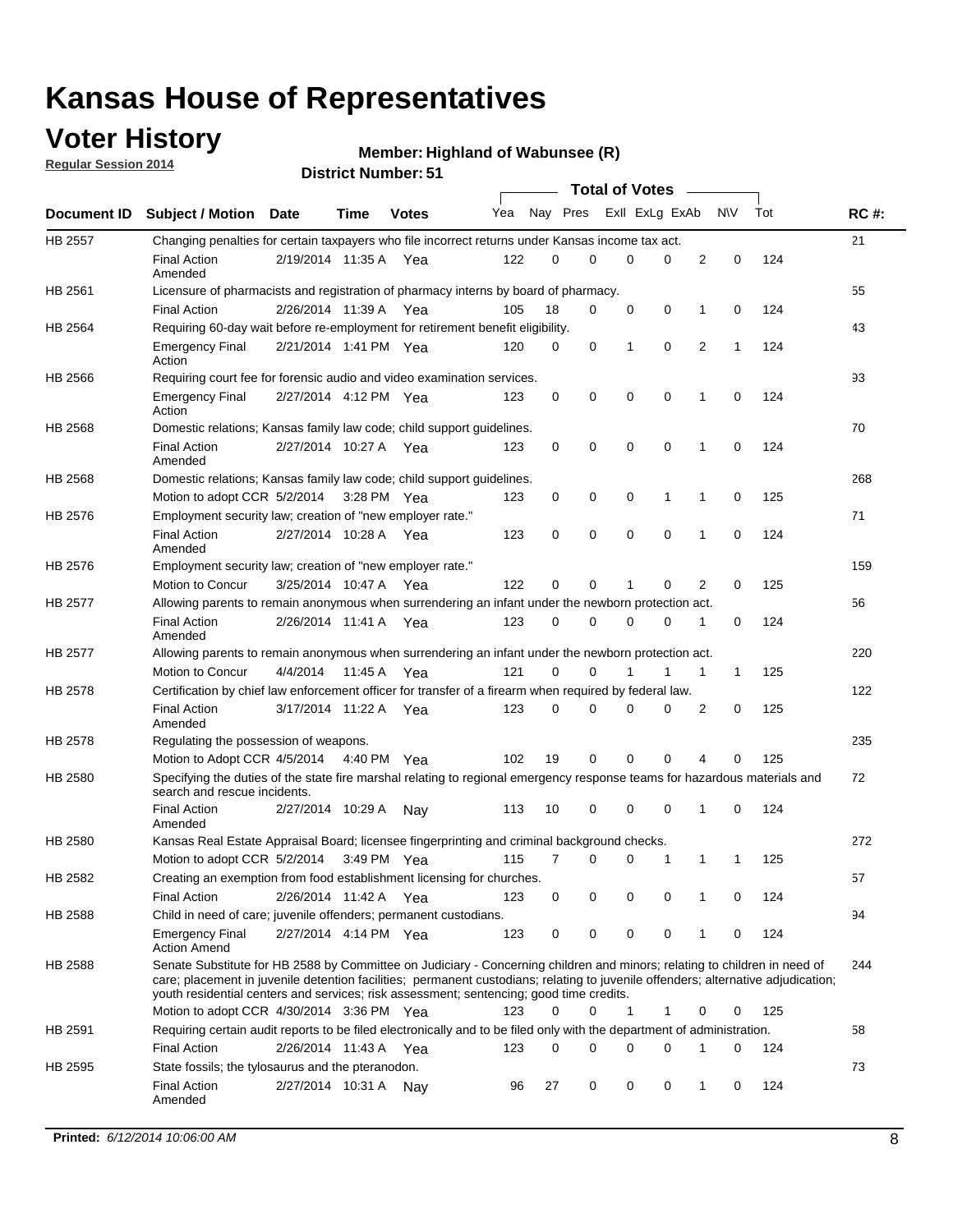### **Voter History**

**Regular Session 2014**

**Highland of Wabunsee (R)**

|  | <b>District Number: 51</b> |  |
|--|----------------------------|--|
|--|----------------------------|--|

|             |                                                                                                                                                                                                                                       |                       | ו ט ו שטוווטרו ועו ווסוש |              |     |              |             | <b>Total of Votes</b> |             |              |           |     |             |
|-------------|---------------------------------------------------------------------------------------------------------------------------------------------------------------------------------------------------------------------------------------|-----------------------|--------------------------|--------------|-----|--------------|-------------|-----------------------|-------------|--------------|-----------|-----|-------------|
| Document ID | <b>Subject / Motion Date</b>                                                                                                                                                                                                          |                       | Time                     | <b>Votes</b> | Yea | Nay Pres     |             | Exll ExLg ExAb        |             |              | <b>NV</b> | Tot | <b>RC#:</b> |
| HB 2596     | Computation of retirement benefits when a state officer or employee is placed on furlough or has reduction in compensation.                                                                                                           |                       |                          |              |     |              |             |                       |             |              |           |     | 74          |
|             | <b>Final Action</b>                                                                                                                                                                                                                   | 2/27/2014 10:33 A     |                          | Yea          | 123 | 0            | $\Omega$    | $\mathbf 0$           | $\Omega$    |              | 0         | 124 |             |
| HB 2596     | Computation of retirement benefits when a state officer or employee is placed on furlough or has reduction in<br>compensation.                                                                                                        |                       |                          |              |     |              |             |                       |             |              |           |     | 246         |
|             | Motion to adopt CCR 4/30/2014 3:45 PM Yea                                                                                                                                                                                             |                       |                          |              | 123 | 0            | 0           | 1                     |             | 0            | 0         | 125 |             |
| HB 2597     | Municipal recycling services                                                                                                                                                                                                          |                       |                          |              |     |              |             |                       |             |              |           |     | 97          |
|             | <b>Emergency Final</b><br><b>Action Amend</b>                                                                                                                                                                                         | 2/27/2014 4:20 PM Yea |                          |              | 105 | 18           | 0           | $\mathbf 0$           | $\mathbf 0$ | 1            | 0         | 124 |             |
| HB 2599     | Authorizing the secretary of state to grant an easement to the unified government of Wyandotte county.                                                                                                                                |                       |                          |              |     |              |             |                       |             |              |           |     | 22          |
|             | <b>Final Action</b>                                                                                                                                                                                                                   | 2/19/2014 11:37 A Nay |                          |              | 120 | 2            | 0           | $\mathbf 0$           | 0           | 2            | 0         | 124 |             |
| HB 2599     | Authorizing the secretary of state to grant an easement to the unified government of Wyandotte county.                                                                                                                                |                       |                          |              |     |              |             |                       |             |              |           |     | 118         |
|             | Motion to Concur                                                                                                                                                                                                                      | 3/14/2014 11:25 A Yea |                          |              | 118 | 0            | 0           | 2                     | 1           | 4            | 0         | 125 |             |
| HB 2602     | Increasing the percentage of unclassified employees allowed to be employed by KPERS from 25% to 50%.                                                                                                                                  |                       |                          |              |     |              |             |                       |             |              |           |     | 44          |
|             | <b>Emergency Final</b><br>Action                                                                                                                                                                                                      | 2/21/2014 1:43 PM Yea |                          |              | 107 | 13           | 0           | 1                     | 0           | 2            | 1         | 124 |             |
| HB 2602     | Increasing the percentage of unclassified employees allowed to be employed by KPERS from 25% to 50%.                                                                                                                                  |                       |                          |              |     |              |             |                       |             |              |           |     | 195         |
|             | Motion to Concur                                                                                                                                                                                                                      | 4/1/2014              | 10:57 A                  | Yea          | 108 | 15           | 0           | 1                     | 0           | 1            | 0         | 125 |             |
| HB 2609     | Practice of pharmacy; filling and refilling of prescriptions.                                                                                                                                                                         |                       |                          |              |     |              |             |                       |             |              |           |     | 105         |
|             | <b>Emergency Final</b><br><b>Action Amend</b>                                                                                                                                                                                         | 2/27/2014 4:29 PM Yea |                          |              | 123 | 0            | $\mathbf 0$ | $\mathbf 0$           | 0           | $\mathbf{1}$ | 0         | 124 |             |
| HB 2611     | Conduct of dental offices.                                                                                                                                                                                                            |                       |                          |              |     |              |             |                       |             |              |           |     | 83          |
|             | <b>Emergency Final</b><br>Action                                                                                                                                                                                                      | 2/27/2014 3:59 PM Yea |                          |              | 123 | 0            | $\mathbf 0$ | $\mathbf 0$           | 0           | 1            | 0         | 124 |             |
| HB 2612     | Relating to district judge and district magistrate judge vacancies.                                                                                                                                                                   |                       |                          |              |     |              |             |                       |             |              |           |     | 75          |
|             | <b>Final Action</b><br>Amended                                                                                                                                                                                                        | 2/27/2014 10:34 A     |                          | Yea          | 106 | 17           | $\mathbf 0$ | $\mathbf 0$           | $\mathbf 0$ | 1            | $\Omega$  | 124 |             |
| HB 2613     | Relating to the issuance of stillbirth and unborn child's death certificates.                                                                                                                                                         |                       |                          |              |     |              |             |                       |             |              |           |     | 103         |
|             | <b>Emergency Final</b><br><b>Action Amend</b>                                                                                                                                                                                         | 2/27/2014 4:27 PM Yea |                          |              | 122 | $\mathbf{1}$ | 0           | $\mathbf 0$           | 0           | 1            | 0         | 124 |             |
| HB 2615     | Substitute for HB 2615 by Committee on Commerce, Labor and Economic Development - Workers compensation assigned<br>risk pool.                                                                                                         |                       |                          |              |     |              |             |                       |             |              |           |     | 185         |
|             | EFA Sub Bill<br>Amended                                                                                                                                                                                                               | 3/26/2014 3:42 PM Yea |                          |              | 98  | 25           | 0           | 1                     | 0           | 1            | 0         | 125 |             |
| HB 2616     | Secretary of labor; explore agreement to allow state of Kansas to enforce OSHA standards.                                                                                                                                             |                       |                          |              |     |              |             |                       |             |              |           |     | 92          |
|             | <b>Emergency Final</b><br>Action                                                                                                                                                                                                      | 2/27/2014 4:11 PM Yea |                          |              | 93  | 30           | 0           | $\mathbf 0$           | $\mathbf 0$ | 1            | 0         | 124 |             |
| HB 2616     | Senate Substitute for HB 2616 by Committee on Commerce - Secretary of labor directed to study state enforcement of OSHA 261<br>standards.                                                                                             |                       |                          |              |     |              |             |                       |             |              |           |     |             |
|             | Motion to Concur                                                                                                                                                                                                                      | 5/2/2014              | 11:47 A Yea              |              | 94  | 30           | 0           | $\mathbf 0$           | 1           | 0            | 0         | 125 |             |
| HB 2633     | Substitute for HB 2633 by Committee on Corrections and Juvenile Justice - Juvenile offenders; youth residential centers and<br>services; risk assessment; raising the age for prosecution as an adult; sentencing; good time credits. |                       |                          |              |     |              |             |                       |             |              |           |     | - 106       |
|             | EFA Sub Bill<br>Amended                                                                                                                                                                                                               | 2/27/2014 4:31 PM Yea |                          |              | 122 | $\mathbf 1$  | $\Omega$    | $\mathbf 0$           | 0           | 1            | 0         | 124 |             |
| HB 2636     | Secretary of health and environment and air quality standards.                                                                                                                                                                        |                       |                          |              |     |              |             |                       |             |              |           |     | 45          |
|             | <b>Emergency Final</b><br><b>Action Amend</b>                                                                                                                                                                                         | 2/21/2014 1:44 PM Yea |                          |              | 89  | 31           | 0           | 1                     | 0           | 2            | 1         | 124 |             |
| HB 2636     | Secretary of health and environment and air quality standards.                                                                                                                                                                        |                       |                          |              |     |              |             |                       |             |              |           |     | 212         |
|             | Sub motion to concur 4/3/2014                                                                                                                                                                                                         |                       | 7:20 PM Yea              |              | 121 | 3            | 0           | 0                     | 0           | 1            | 0         | 125 |             |
| HB 2642     | Income tax deduction for net gain on the sale of certain horses, cattle or livestock; income tax credit for expenditures to make 131                                                                                                  |                       |                          |              |     |              |             |                       |             |              |           |     |             |
|             | dwelling or facility accessible for persons with a disability.<br><b>Final Action</b>                                                                                                                                                 | 3/20/2014 11:17 A Yea |                          |              | 123 | 0            | 0           | 0                     | 1           | 1            | 0         | 125 |             |
|             | Amended                                                                                                                                                                                                                               |                       |                          |              |     |              |             |                       |             |              |           |     |             |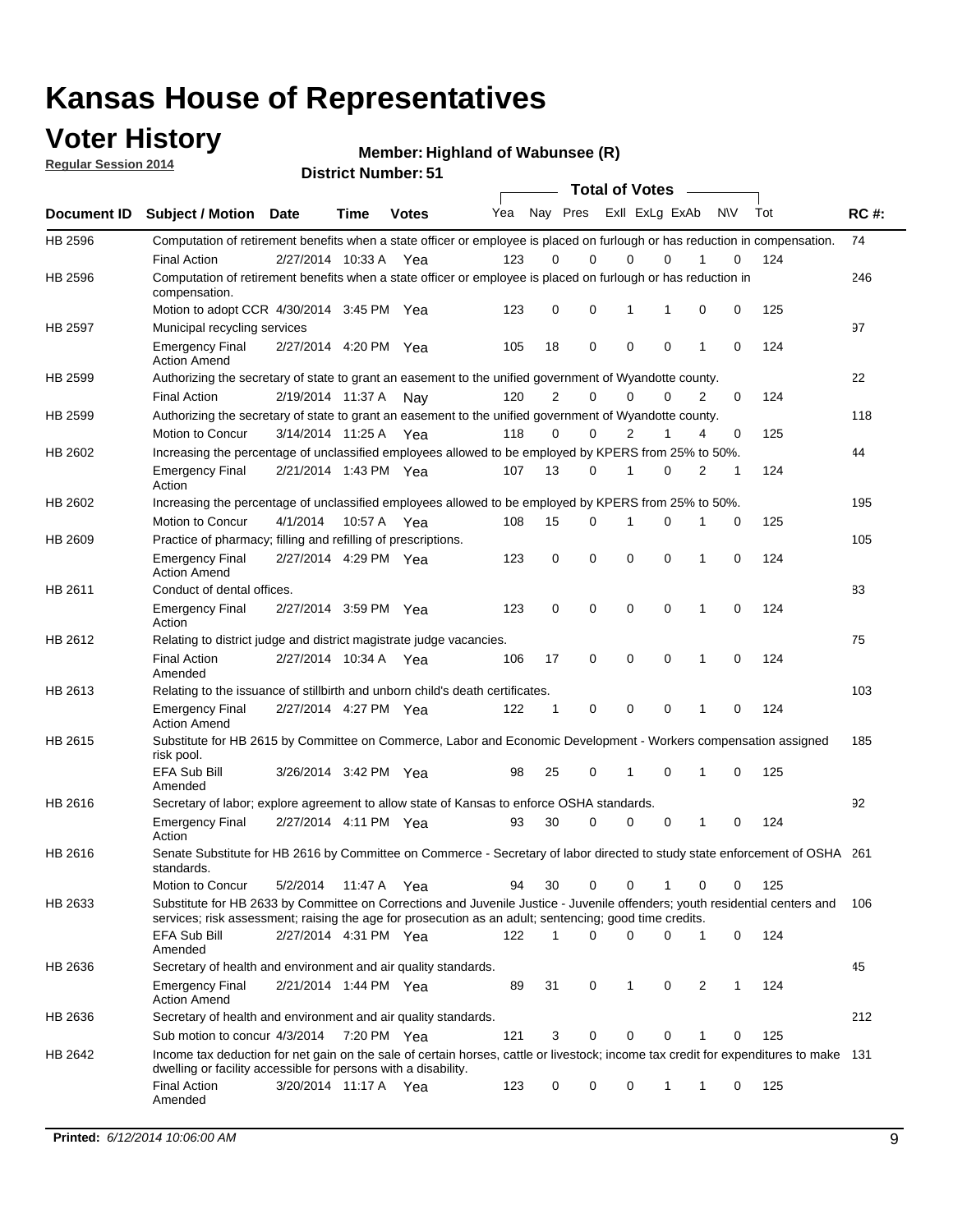### **Voter History**

#### **Highland of Wabunsee (R)**

| <b>Regular Session 2014</b> |                                                                                                                                                                                                                                                                                                                                                                                                                                                               |                       |      | <b>Member: Fightang or Wabunsee (R)</b> |     |                |             |                       |                |                |             |     |             |
|-----------------------------|---------------------------------------------------------------------------------------------------------------------------------------------------------------------------------------------------------------------------------------------------------------------------------------------------------------------------------------------------------------------------------------------------------------------------------------------------------------|-----------------------|------|-----------------------------------------|-----|----------------|-------------|-----------------------|----------------|----------------|-------------|-----|-------------|
|                             |                                                                                                                                                                                                                                                                                                                                                                                                                                                               |                       |      | <b>District Number: 51</b>              |     |                |             | <b>Total of Votes</b> |                |                |             |     |             |
|                             | Document ID Subject / Motion Date                                                                                                                                                                                                                                                                                                                                                                                                                             |                       | Time | <b>Votes</b>                            | Yea |                | Nay Pres    |                       | Exll ExLg ExAb | <b>NV</b>      |             | Tot | <b>RC#:</b> |
| HB 2643                     | Property tax; classification of commercial and industrial machinery and equipment as personal property; reclassification of<br>property upon termination of IRB tax exemption; use of independent appraisers to appraiser certain                                                                                                                                                                                                                             |                       |      |                                         |     |                |             |                       |                |                |             |     | 164         |
|                             | <b>Final Action</b><br>Amended                                                                                                                                                                                                                                                                                                                                                                                                                                | 3/26/2014 10:56 A     |      | - Yea                                   | 123 | $\Omega$       | $\Omega$    | 1                     | $\Omega$       | 1              | 0           | 125 |             |
| HB 2643                     | Property tax; classification of commercial and industrial machinery and equipment as personal property; reclassification of<br>property upon termination of IRB tax exemption; use of independent appraisers to appraiser certain complex property; motor<br>vehicles, members of military; mortgage registration tax phase out and replacement with fees; county clerk technology fund;<br>county treasurer technology fund.                                 |                       |      |                                         |     |                |             |                       |                |                |             |     | 274         |
|                             | Motion to Concur                                                                                                                                                                                                                                                                                                                                                                                                                                              | 5/2/2014              |      | 5:12 PM Nay                             | 16  | 108            | 0           | $\mathbf 0$           | 0              |                | 0           | 125 |             |
| HB 2643                     | Property tax; classification of commercial and industrial machinery and equipment as personal property; reclassification of<br>property upon termination of IRB tax exemption; use of independent appraisers to appraiser certain complex property; motor<br>vehicles, members of military; mortgage registration tax phase out and replacement with fees; county clerk technology fund;<br>county treasurer technology fund.<br>Motion to adopt CCR 5/3/2014 |                       |      | 1:53 AM $Yea$                           | 70  | 53             | 0           | $\mathbf 0$           | $\mathbf 0$    | 1              | 1           | 125 | 286         |
| HB 2648                     | Property tax exemption for levees.                                                                                                                                                                                                                                                                                                                                                                                                                            |                       |      |                                         |     |                |             |                       |                |                |             |     | 100         |
|                             | <b>Emergency Final</b><br><b>Action Amend</b>                                                                                                                                                                                                                                                                                                                                                                                                                 | 2/27/2014 4:23 PM Yea |      |                                         | 100 | 23             | 0           | $\mathbf 0$           | 0              | 1              | 0           | 124 |             |
| HB 2651                     | County law library.                                                                                                                                                                                                                                                                                                                                                                                                                                           |                       |      |                                         |     |                |             |                       |                |                |             |     | 76          |
|                             | <b>Final Action</b><br>Amended                                                                                                                                                                                                                                                                                                                                                                                                                                | 2/27/2014 10:38 A     |      | Yea                                     | 82  | 41             | $\mathbf 0$ | $\mathbf 0$           | $\mathbf 0$    | 1              | $\mathbf 0$ | 124 |             |
| HB 2655                     | Allowing veterans with PTSD to seek mental health treatment upon certain convictions.                                                                                                                                                                                                                                                                                                                                                                         |                       |      |                                         |     |                |             |                       |                |                |             |     | 77          |
|                             | <b>Final Action</b><br>Amended                                                                                                                                                                                                                                                                                                                                                                                                                                | 2/27/2014 10:40 A Yea |      |                                         | 123 | 0              | 0           | 0                     | 0              | 1              | 0           | 124 |             |
| HB 2655                     | Senate Substitute for HB 2655 by Committee on Judiciary - Allowing veterans with PTSD to seek mental health treatment<br>upon certain convictions; also amending the crimes of interference with law enforcement and giving a false alarm.                                                                                                                                                                                                                    |                       |      |                                         |     |                |             |                       |                |                |             |     | 224         |
|                             | Motion to Concur                                                                                                                                                                                                                                                                                                                                                                                                                                              | 4/4/2014              |      | 5:42 PM Yea                             | 122 | $\mathbf 0$    | $\mathbf 0$ | $\mathbf 0$           | 1              | $\overline{2}$ | 0           | 125 |             |
| HB 2656                     | Authorizing the state of Kansas to pay the death gratuity benefit to the designated survivor of a Kansas service member during 48<br>a federal government shutdown and providing for reimbursement to the state                                                                                                                                                                                                                                               |                       |      |                                         |     |                |             |                       |                |                |             |     |             |
|                             | <b>Final Action</b><br>Substitute for HB 2661 by Committee on Energy and Environment - Siting of electric transmission lines; notice and hearing                                                                                                                                                                                                                                                                                                              | 2/26/2014 11:27 A     |      | Yea                                     | 123 | $\Omega$       | 0           | $\mathbf 0$           | 0              |                | 0           | 124 |             |
| HB 2661                     | requirements.<br>EFA Sub Bill                                                                                                                                                                                                                                                                                                                                                                                                                                 | 3/26/2014 3:37 PM Yea |      |                                         | 119 | 4              | 0           | 1                     | $\Omega$       | 1              | 0           | 125 | 181         |
| HB 2662                     | Expungment of driving under the influence convictions.                                                                                                                                                                                                                                                                                                                                                                                                        |                       |      |                                         |     |                |             |                       |                |                |             |     | 116         |
|                             | <b>Final Action</b><br>Amended                                                                                                                                                                                                                                                                                                                                                                                                                                | 3/14/2014 11:22 A Yea |      |                                         | 87  | 31             | 0           | $\overline{2}$        | 1              | 4              | 0           | 125 |             |
| HB 2668                     | Health insurance for qualified professional associations.                                                                                                                                                                                                                                                                                                                                                                                                     |                       |      |                                         |     |                |             |                       |                |                |             |     | 34          |
|                             | <b>Final Action</b><br>Amended                                                                                                                                                                                                                                                                                                                                                                                                                                | 2/21/2014 11:21 A     |      | Yea                                     | 114 | $\overline{7}$ | 0           | 1                     | 0              | 2              | 0           | 124 |             |
| HB 2668                     | Predetermination of health insurance benefits                                                                                                                                                                                                                                                                                                                                                                                                                 |                       |      |                                         |     |                |             |                       |                |                |             |     | 262         |
|                             | Motion to Concur                                                                                                                                                                                                                                                                                                                                                                                                                                              | 5/2/2014              |      | 12:05 P Yea                             | 97  | 27             | 0           | 0                     | 1              | 0              | 0           | 125 |             |
| HB 2669                     | State civil service board; transferred from the department of administration to the office of administrative hearings.                                                                                                                                                                                                                                                                                                                                        |                       |      |                                         |     |                |             |                       |                |                |             |     | 87          |
|                             | <b>Emergency Final</b><br>Action                                                                                                                                                                                                                                                                                                                                                                                                                              | 2/27/2014 4:05 PM Yea |      |                                         | 110 | 13             | $\mathbf 0$ | 0                     | 0              | 1              | 0           | 124 |             |
| HB 2673                     | Kansas healing arts act; physician assistant licensure act.                                                                                                                                                                                                                                                                                                                                                                                                   |                       |      |                                         |     |                |             |                       |                |                |             |     | 91          |
|                             | <b>Emergency Final</b><br><b>Action Amend</b>                                                                                                                                                                                                                                                                                                                                                                                                                 | 2/27/2014 4:10 PM Yea |      |                                         | 105 | 18             | $\mathbf 0$ | 0                     | 0              | $\mathbf{1}$   | 0           | 124 |             |
| HB 2673                     | Board of healing arts functions and duties, physician assistants licensure act and podiatry act.                                                                                                                                                                                                                                                                                                                                                              |                       |      |                                         |     |                |             |                       |                |                |             |     | 270         |
|                             | Motion to adopt CCR 5/2/2014 3:39 PM Yea                                                                                                                                                                                                                                                                                                                                                                                                                      |                       |      |                                         | 111 | 11             | 0           | 0                     | 1              | 1              | 1           | 125 |             |
| HB 2675                     | Relating to procurement negotiating committees; certified businesses.                                                                                                                                                                                                                                                                                                                                                                                         |                       |      |                                         |     |                |             |                       |                |                |             |     | 165         |
|                             | <b>Final Action</b><br>Amended                                                                                                                                                                                                                                                                                                                                                                                                                                | 3/26/2014 10:57 A Yea |      |                                         | 123 | 0              | 0           | 1                     | 0              | 1              | 0           | 125 |             |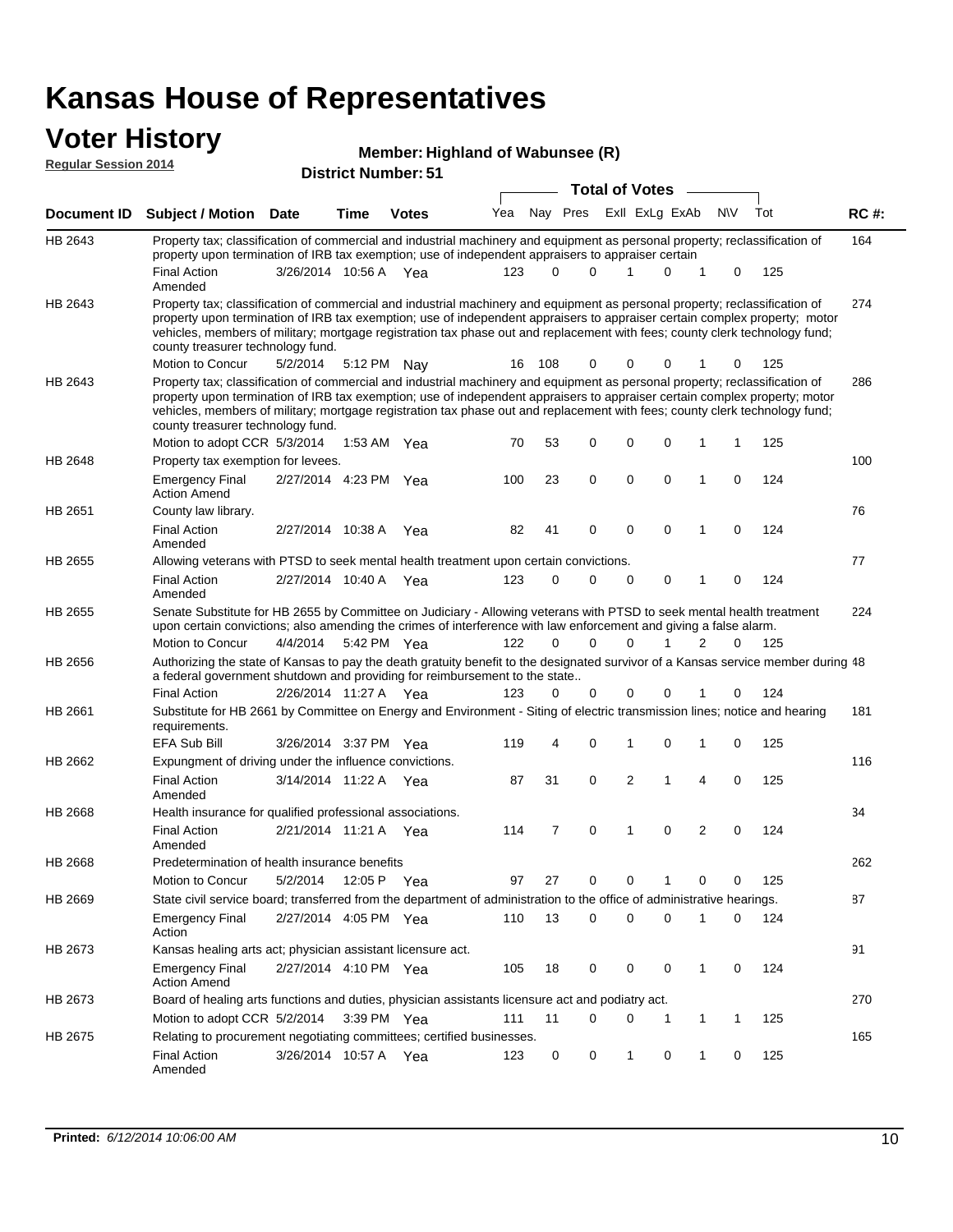#### **Voter History Regular Session 2014**

**Highland of Wabunsee (R)**

|                    |                                                                                                                                                                                                                                                                                               |                       |         | <b>District Number: 51</b> |     |             |          |                  |   |                |                   |     |             |
|--------------------|-----------------------------------------------------------------------------------------------------------------------------------------------------------------------------------------------------------------------------------------------------------------------------------------------|-----------------------|---------|----------------------------|-----|-------------|----------|------------------|---|----------------|-------------------|-----|-------------|
|                    |                                                                                                                                                                                                                                                                                               |                       |         |                            |     |             |          | Total of Votes – |   |                |                   |     |             |
| <b>Document ID</b> | Subject / Motion Date                                                                                                                                                                                                                                                                         |                       | Time    | <b>Votes</b>               | Yea |             | Nay Pres |                  |   | Exll ExLg ExAb | N\V               | Tot | <b>RC#:</b> |
| HB 2681            | Substitute for HB2681 by Committee on Veterans, Military, and Homeland Security--Abolishing the Kansas commission on<br>veterans affairs; creating the Kansas commission on veterans affairs office within the executive branch of government.<br>Final Action Sub Bill 3/20/2014 11:18 A Yea |                       |         |                            | 123 | 0           | $\Omega$ |                  | 0 | 1              | 1<br>0            | 125 | 132         |
| HB 2681            | Substitute for HB2681 by Committee on Veterans, Military, and Homeland Security - Abolishing the Kansas commission on                                                                                                                                                                         |                       |         |                            |     |             |          |                  |   |                |                   |     | 219         |
|                    | veterans affairs; creating the Kansas commission on veterans affairs office within the executive branch of government.                                                                                                                                                                        |                       |         |                            |     |             |          |                  |   |                |                   |     |             |
|                    | Motion to Concur                                                                                                                                                                                                                                                                              | 4/4/2014              | 11:41 A | Yea                        | 122 | $\Omega$    | $\Omega$ | 1                |   | 1              | $\Omega$<br>1     | 125 |             |
| HB 2684            | Allocating moneys from driver's license fees to the judicial branch nonjudicial salary adjustment fund.                                                                                                                                                                                       |                       |         |                            |     |             |          |                  |   |                |                   |     | 78          |
|                    | <b>Final Action</b>                                                                                                                                                                                                                                                                           | 2/27/2014 10:41 A     |         | Yea                        | 93  | 30          | $\Omega$ | 0                |   | $\Omega$       | 1<br>0            | 124 |             |
| HB 2687            | Unclaimed property act and hearings.                                                                                                                                                                                                                                                          |                       |         |                            |     |             |          |                  |   |                |                   |     | 59          |
|                    | <b>Final Action</b>                                                                                                                                                                                                                                                                           | 2/26/2014 11:44 A     |         | Yea                        | 119 | 4           | 0        | 0                |   | 0              | 0<br>1            | 124 |             |
| HB 2687            | Unclaimed property act and hearings.                                                                                                                                                                                                                                                          |                       |         |                            |     |             |          |                  |   |                |                   |     | 251         |
|                    | Motion to Concur                                                                                                                                                                                                                                                                              | 5/1/2014              |         | 1:56 PM Yea                | 125 | $\mathbf 0$ | 0        | 0                |   | 0              | 0<br>0            | 125 |             |
| HB 2689            | Amending which convictions are counted for driving while license canceled, suspended or revoked.                                                                                                                                                                                              |                       |         |                            |     |             |          |                  |   |                |                   |     | 231         |
|                    | <b>Final Action</b><br>Amended                                                                                                                                                                                                                                                                | 4/5/2014              | 10:23 A | Yea                        | 121 | 0           | $\Omega$ | 0                |   | $\Omega$       | 4<br>0            | 125 |             |
| HB 2693            | Providing for testing by community colleges for commercial driver's licenses and allowing temporary commercial driver's<br>license holders the ability to drive class A commercial vehicles.                                                                                                  |                       |         |                            |     |             |          |                  |   |                |                   |     | 104         |
|                    | <b>Emergency Final</b><br><b>Action Amend</b>                                                                                                                                                                                                                                                 | 2/27/2014 4:28 PM Yea |         |                            | 123 | 0           | $\Omega$ | 0                |   | 0              | 0<br>1            | 124 |             |
| HB 2693            | Senate Substitute for HB 2693 by Committee on Transportation - Providing for testing by community colleges for commercial 255<br>driver's licenses; entities serving as driver's licenses examiners.                                                                                          |                       |         |                            |     |             |          |                  |   |                |                   |     |             |
|                    | Motion to adopt CCR 5/1/2014 4:42 PM Yea                                                                                                                                                                                                                                                      |                       |         |                            | 125 | 0           | 0        | 0                |   | 0              | 0<br>0            | 125 |             |
| HB 2715            | Farm machinery and equipment annual highway permits, commercial drivers' license.                                                                                                                                                                                                             |                       |         |                            |     |             |          |                  |   |                |                   |     | 98          |
|                    | <b>Emergency Final</b><br><b>Action Amend</b>                                                                                                                                                                                                                                                 | 2/27/2014 4:21 PM Yea |         |                            | 123 | 0           | $\Omega$ | 0                |   | 0              | 1<br>0            | 124 |             |
| HB 2717            | Registration of operators of assisted living, residential health care, home plus or adult day care facilities.                                                                                                                                                                                |                       |         |                            |     |             |          |                  |   |                |                   |     | 175         |
|                    | <b>Emergency Final</b><br><b>Action Amend</b>                                                                                                                                                                                                                                                 | 3/26/2014 3:29 PM Yea |         |                            | 114 | 9           | $\Omega$ |                  |   | 0              | 1<br>0            | 125 |             |
| HB 2721            | Substitute for Substitute for HB 2721 by Committee on Commerce, Labor and Economic Development †Enacting the<br>business entity standard treatment act.<br>Final Action Sub Bill 3/14/2014 11:23 A Yea                                                                                        |                       |         |                            | 118 | 0           | 0        | 2                |   |                | 0<br>4            | 125 | 117         |
|                    |                                                                                                                                                                                                                                                                                               |                       |         |                            |     |             |          |                  |   |                |                   |     |             |
| HB 2721            | Substitute for Substitute for HB 2721 by Committee on Commerce, Labor and Economic Development - Enacting the business 273<br>entity standard treatment act.<br>Motion to Concur                                                                                                              | 5/2/2014              |         | 3:59 PM Yea                | 122 | 0           | 0        | 0                |   | 1              | 1<br>1            | 125 |             |
| <b>HB 2724</b>     | Uniform commercial driver's license act; definition of tank vehicle.                                                                                                                                                                                                                          |                       |         |                            |     |             |          |                  |   |                |                   |     | 99          |
|                    | <b>Emergency Final</b><br>Action                                                                                                                                                                                                                                                              | 2/27/2014 4:22 PM Yea |         |                            | 122 | 1           | 0        | $\mathbf 0$      |   | 0              | 0<br>1            | 124 |             |
| HB 2727            | Expiration of license plates and placards for individuals with disability.                                                                                                                                                                                                                    |                       |         |                            |     |             |          |                  |   |                |                   |     | 88          |
|                    | <b>Emergency Final</b><br>Action                                                                                                                                                                                                                                                              | 2/27/2014 4:06 PM Yea |         |                            | 123 | 0           | 0        | 0                |   | 0              | 1<br>0            | 124 |             |
| HB 2728            | Permits for the operation of salvage vehicles no longer required to be prepared in triplicate.                                                                                                                                                                                                |                       |         |                            |     |             |          |                  |   |                |                   |     | 89          |
|                    | <b>Emergency Final</b><br>Action                                                                                                                                                                                                                                                              | 2/27/2014 4:07 PM Yea |         |                            | 122 | 1           | 0        | 0                |   | 0              | 0<br>1            | 124 |             |
| HB 2728            | Permits for the operation of salvage vehicles no longer required to be prepared in triplicate.                                                                                                                                                                                                |                       |         |                            |     |             |          |                  |   |                |                   |     | 192         |
|                    | <b>Motion to Concur</b>                                                                                                                                                                                                                                                                       | 3/31/2014 11:43 A Yea |         |                            | 122 | 0           | 0        | 1                |   | 0              | 2<br>0            | 125 |             |
| HB 2732            | Sales tax authority for Rooks county for constructing or remodeling a jail facility.                                                                                                                                                                                                          |                       |         |                            |     |             |          |                  |   |                |                   |     | 232         |
|                    | <b>Final Action</b>                                                                                                                                                                                                                                                                           | 4/5/2014              |         | 10:24 A Yea                | 121 | 0           | 0        | 0                |   | 0              | 0<br>4            | 125 |             |
| HB 2744            | Insurance; coverage for autism spectrum disorder.                                                                                                                                                                                                                                             |                       |         |                            |     |             |          |                  |   |                |                   |     | 137         |
|                    | <b>Final Action</b><br>Amended                                                                                                                                                                                                                                                                | 3/21/2014 10:14 A Yea |         |                            | 114 | 3           | 0        | 0                |   | $\mathbf{1}$   | 6<br>$\mathbf{1}$ | 125 |             |
|                    |                                                                                                                                                                                                                                                                                               |                       |         |                            |     |             |          |                  |   |                |                   |     |             |
| HB 2745            | Tax lien on property voluntarily transferred.                                                                                                                                                                                                                                                 |                       |         |                            |     |             |          |                  |   |                |                   |     | 166         |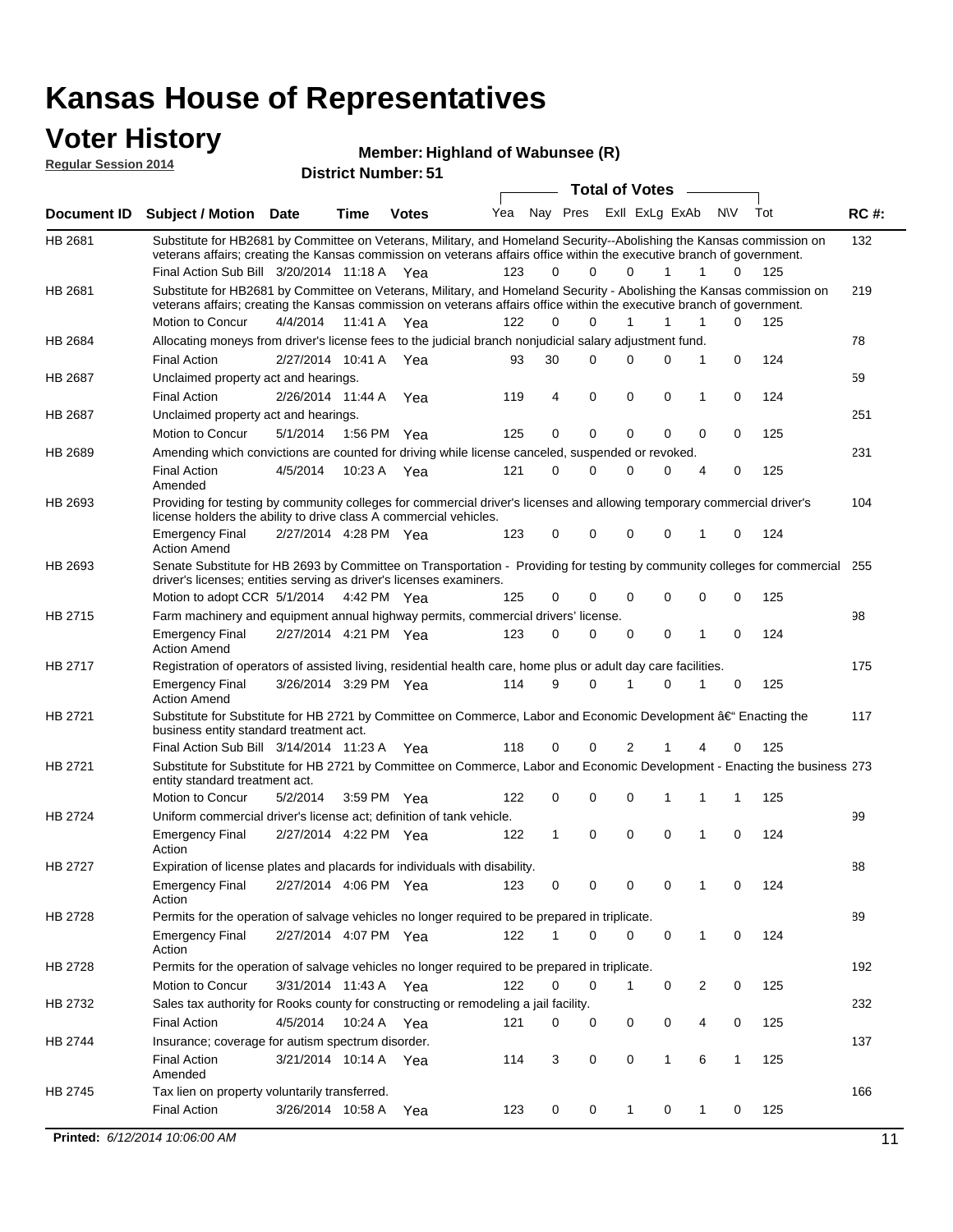### **Voter History**

**Regular Session 2014**

#### **Highland of Wabunsee (R)**

|                    |                                                                                                                                                                                                                                      |                       |             |              |     | <b>Total of Votes</b> |          |   |                |             |           |             |     |             |  |
|--------------------|--------------------------------------------------------------------------------------------------------------------------------------------------------------------------------------------------------------------------------------|-----------------------|-------------|--------------|-----|-----------------------|----------|---|----------------|-------------|-----------|-------------|-----|-------------|--|
| <b>Document ID</b> | <b>Subject / Motion</b>                                                                                                                                                                                                              | <b>Date</b>           | Time        | <b>Votes</b> | Yea | Nay Pres              |          |   | Exll ExLg ExAb |             | <b>NV</b> |             | Tot | <b>RC#:</b> |  |
| HB 2755            | Repealing the sunset on the Kansas taxpayer transparency act.                                                                                                                                                                        |                       |             |              |     |                       |          |   |                |             |           |             |     | 140         |  |
|                    | <b>Final Action</b>                                                                                                                                                                                                                  | 3/24/2014 10:13 A     |             | Yea          | 122 | 0                     | 0        | 0 |                | 0           | 3         | 0           | 125 |             |  |
| HB 2767            | State child death review board.                                                                                                                                                                                                      |                       |             |              |     |                       |          |   |                |             |           |             |     | 167         |  |
|                    | <b>Final Action</b><br>Amended                                                                                                                                                                                                       | 3/26/2014 10:59 A     |             | Yea          | 123 | $\mathbf 0$           | 0        | 1 |                | 0           | 1         | 0           | 125 |             |  |
| <b>HCR 5029</b>    | Urging the Kansas bureau of investigation to establish a blue alert system for the state of Kansas.                                                                                                                                  |                       |             |              |     |                       |          |   |                |             |           |             |     | 95          |  |
|                    | <b>Emergency Final</b><br><b>Action Amend</b>                                                                                                                                                                                        | 2/27/2014 4:15 PM Yea |             |              | 121 | 2                     | 0        | 0 |                | 0           | 1         | 0           | 124 |             |  |
| <b>HCR 5031</b>    | Urging Congress to provide for the prompt payment of disability compensation to U.S. Veterans.                                                                                                                                       |                       |             |              |     |                       |          |   |                |             |           |             |     | 125         |  |
|                    | <b>Final Action</b>                                                                                                                                                                                                                  | 3/19/2014 11:21 A Yea |             |              | 122 | $\Omega$              | 0        | 0 |                | 1           | 2         | 0           | 125 |             |  |
| HR 6049            | Resolution encouraging the creation of a Kansas plan for comprehensive treatment of chronic obstruction pulmonary<br>disease.                                                                                                        |                       |             |              |     |                       |          |   |                |             |           |             |     | 109         |  |
|                    | <b>Emergency Final</b><br><b>Action Amend</b>                                                                                                                                                                                        | 3/6/2014              | 11:24 A     | Yea          | 120 | 0                     | 0        | 2 |                | 1           | 2         | 0           | 125 |             |  |
| HR 6063            | Urging the President to extend the qualifications for the Women's Army Corps Service Medal.                                                                                                                                          |                       |             |              |     |                       |          |   |                |             |           |             |     | 143         |  |
|                    | <b>Final Action</b>                                                                                                                                                                                                                  | 3/25/2014 10:11 A Yea |             |              | 123 | $\Omega$              | $\Omega$ | 1 |                | $\Omega$    | 1         | 0           | 125 |             |  |
| SB 40              | House Substitute for SB 40 by Committee on Corrections and Juvenile Justice †Secretary of corrections; including juvenile<br>offenders in the prison made goods act; authorizing use of correctional industries funds for payment of |                       |             |              |     |                       |          |   |                |             |           |             |     | 123         |  |
|                    | Final Action Sub Bill 3/17/2014 11:23 A Yea                                                                                                                                                                                          |                       |             |              | 123 | 0                     | 0        | 0 |                | 0           | 2         | 0           | 125 |             |  |
| SB 54              | Medical assistance recovery program; rules and regulations.                                                                                                                                                                          |                       |             |              |     |                       |          |   |                |             |           |             |     | 174         |  |
|                    | <b>Emergency Final</b><br><b>Action Amend</b>                                                                                                                                                                                        | 3/26/2014 3:28 PM Yea |             |              | 95  | 28                    | 0        | 1 |                | 0           | 1         | $\mathbf 0$ | 125 |             |  |
| SB 54              | Amendments to statutes regulating abortions.                                                                                                                                                                                         |                       |             |              |     |                       |          |   |                |             |           |             |     | 214         |  |
|                    | Motion to Adopt CCR 4/4/2014                                                                                                                                                                                                         |                       | 9:59 AM Yea |              | 112 | 11                    | 0        | 1 |                | 0           | 1         | 0           | 125 |             |  |
| SB 63              | State use law; purchases by municipalities; committee sunset date and chairperson selection.                                                                                                                                         |                       |             |              |     |                       |          |   |                |             |           |             |     | 280         |  |
|                    | Motion to adopt CCR 5/2/2014                                                                                                                                                                                                         |                       | 8:52 PM Yea |              | 124 | $\mathbf 0$           | 0        | 0 |                | 0           | 1         | 0           | 125 |             |  |
| <b>SB 99</b>       | Lobbyists defined.                                                                                                                                                                                                                   |                       |             |              |     |                       |          |   |                |             |           |             |     | 184         |  |
|                    | <b>Emergency Final</b><br>Action                                                                                                                                                                                                     | 3/26/2014 3:41 PM Yea |             |              | 117 | 6                     | 0        | 1 |                | 0           | 1         | 0           | 125 |             |  |
| SB 147             | House Substitute for SB 147 by Committee on Agriculture and Natural Resources †Amending the powers and duties of the 133<br>Kansas department of agriculture division of conservation and the state conservation commission.         |                       |             |              |     |                       |          |   |                |             |           |             |     |             |  |
|                    | Final Action Sub Bill 3/20/2014 11:19 A Yea<br>Amended                                                                                                                                                                               |                       |             |              | 123 | 0                     | 0        | 0 |                | 1           | 1         | 0           | 125 |             |  |
| <b>SB 218</b>      | House Substitute for SB 218 by Committee on Appropriations-Education; relating to the financing and instruction thereof;                                                                                                             |                       |             |              |     |                       |          |   |                |             |           |             |     | 226         |  |
|                    | making and concerning appropriations for the fiscal years ending June 30, 2014, and June 30, 2015, for certain agencies.<br>Final Action Sub Bill 4/4/2014 6:17 PM Nay                                                               |                       |             |              | 91  | 31                    | 0        | 0 |                | 1           | 2         | 0           | 125 |             |  |
|                    | Amended                                                                                                                                                                                                                              |                       |             |              |     |                       |          |   |                |             |           |             |     |             |  |
| <b>SB 218</b>      | House Substitute for SB 218 by Committee on Appropriations-Education; relating to the financing and instruction thereof;                                                                                                             |                       |             |              |     |                       |          |   |                |             |           |             |     | 237         |  |
|                    | making and concerning appropriations for the fiscal years ending June 30, 2014, and June 30, 2015, for certain agencies.                                                                                                             |                       |             |              |     |                       |          |   |                |             |           |             |     |             |  |
|                    | Sub Motion to Adopt 4/6/2014 12:51 A Yea<br><b>CCR</b>                                                                                                                                                                               |                       |             |              | 55  | 67                    | 0        | 0 |                | 0           | 3         | 0           | 125 |             |  |
| SB 231             | House Substitute for SB 231 †Concerning valuation and appeals; renaming the state court of tax appeals; timing of<br>decisions.                                                                                                      |                       |             |              |     |                       |          |   |                |             |           |             |     | 134         |  |
|                    | Final Action Sub Bill 3/20/2014 11:21 A Yea<br>Amended                                                                                                                                                                               |                       |             |              | 123 | 0                     | 0        |   | 0              | 1           | 1         | 0           | 125 |             |  |
| SB 231             | House Substitute for SB 231 - Concerning valuation and appeals; renaming the state court of tax appeals; timing of<br>decisions                                                                                                      |                       |             |              |     |                       |          |   |                |             |           |             |     | 281         |  |
|                    | Motion to Adopt CCR 5/2/2014 8:56 PM Yea                                                                                                                                                                                             |                       |             |              | 124 | 0                     | 0        | 0 |                | 0           | 1         | 0           | 125 |             |  |
| SB 245             | House Substitute for SB 245 by Committee on Appropriations - Appropriations for FY 2014, FY 2015, and FY 2016 for the<br>department of corrections; capital improvement projects.                                                    |                       |             |              |     |                       |          |   |                |             |           |             |     | 13          |  |
|                    | Final Action Sub Bill 2/13/2014 11:34 A Yea<br>Amended                                                                                                                                                                               |                       |             |              | 79  | 41                    | 0        |   | 3              | $\mathbf 0$ | 1         | 0           | 124 |             |  |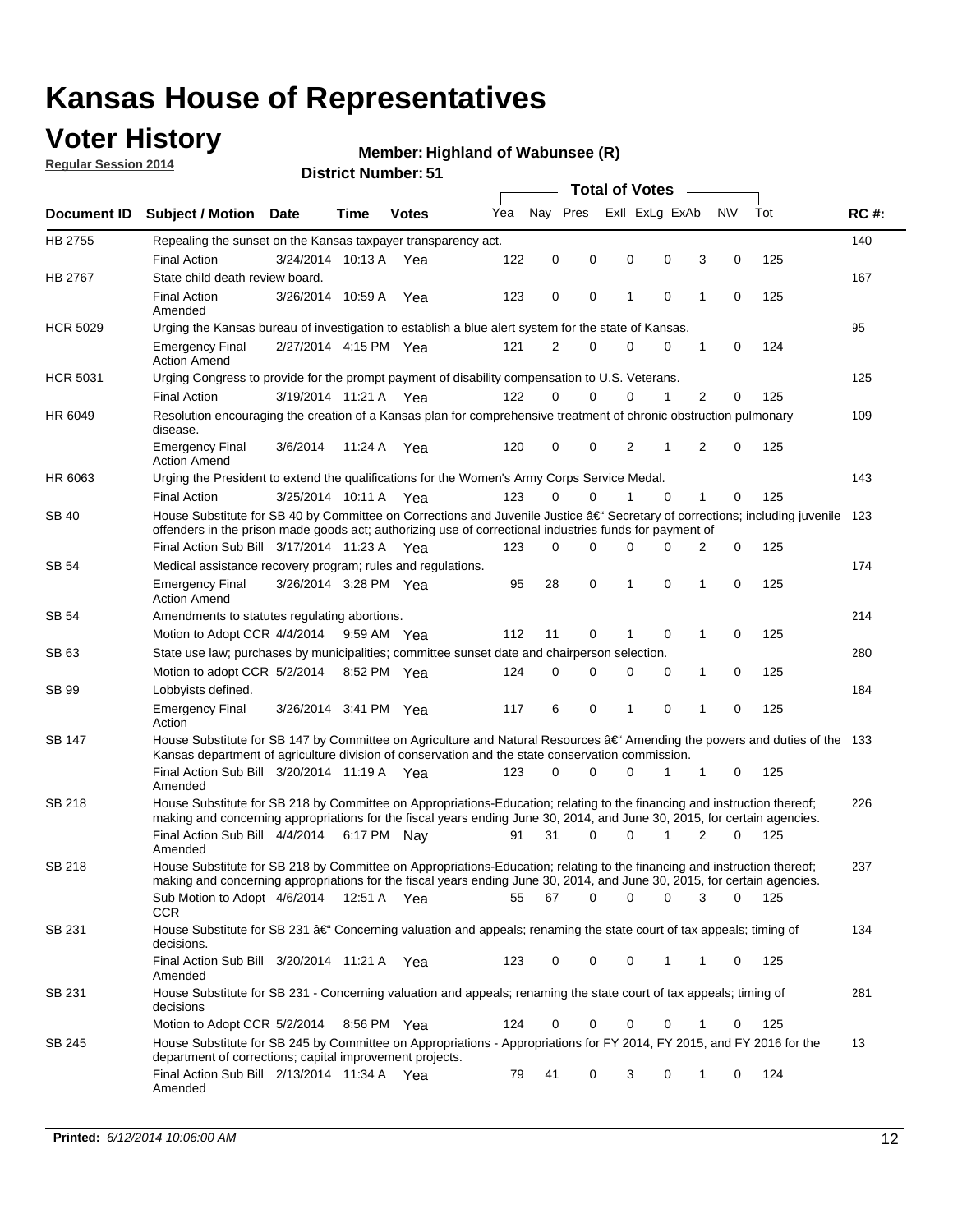### **Voter History**

#### **Highland of Wabunsee (R)**

**Regular Session 2014**

|               |                                                                                                                                                                                                                                                                                                                                                                                                                                                                                                                                                                                                                                                                                                                                                                                                               |                       |             | <b>DISUILLE MUILINGLE</b> |     |    | <b>Total of Votes</b>       |              |   |             |     |     |             |
|---------------|---------------------------------------------------------------------------------------------------------------------------------------------------------------------------------------------------------------------------------------------------------------------------------------------------------------------------------------------------------------------------------------------------------------------------------------------------------------------------------------------------------------------------------------------------------------------------------------------------------------------------------------------------------------------------------------------------------------------------------------------------------------------------------------------------------------|-----------------------|-------------|---------------------------|-----|----|-----------------------------|--------------|---|-------------|-----|-----|-------------|
| Document ID   | <b>Subject / Motion Date</b>                                                                                                                                                                                                                                                                                                                                                                                                                                                                                                                                                                                                                                                                                                                                                                                  |                       | <b>Time</b> | <b>Votes</b>              |     |    | Yea Nay Pres ExII ExLg ExAb |              |   |             | N\V | Tot | <b>RC#:</b> |
| <b>SB 245</b> | House Substitute for SB 245 by Committee on Appropriations - Education funding; relating to mineral production; creating the<br>mineral production education fund, crediting 20% of remainder from oil and gas tax into such fund, moneys expended on<br>education; abolishing the oil and gas valuation depletion trust fund; allowing the counties to retain funds already in such<br>county's oil and gas valuation depletion trust fund; concerning school financing sources; proceeds from the tax levied by a<br>school district under authority of K.S.A. 2013 Supp. 72-6431, remitted to the state treasury to the credit of the state school<br>district finance fund not to the district's general fund; making and concerning appropriations for fiscal year 2017.<br>Motion to adopt CCR 5/1/2014 |                       | 5:06 PM Yea |                           | 88  | 37 | $\Omega$                    | $\Omega$     | 0 | 0           | 0   | 125 | 258         |
| SB 248        | Victim notification prior to release of certain inmates.                                                                                                                                                                                                                                                                                                                                                                                                                                                                                                                                                                                                                                                                                                                                                      |                       |             |                           |     |    |                             |              |   |             |     |     | 119         |
|               | <b>Final Action</b>                                                                                                                                                                                                                                                                                                                                                                                                                                                                                                                                                                                                                                                                                                                                                                                           | 3/17/2014 11:18 A     |             | Yea                       | 122 | 0  | 0                           | 0            | 0 | 2           | 1   | 125 |             |
| SB 254        | Medical assistance recovery program; rules and regulations.                                                                                                                                                                                                                                                                                                                                                                                                                                                                                                                                                                                                                                                                                                                                                   |                       |             |                           |     |    |                             |              |   |             |     |     | 179         |
|               | <b>Emergency Final</b><br>Action                                                                                                                                                                                                                                                                                                                                                                                                                                                                                                                                                                                                                                                                                                                                                                              | 3/26/2014 3:34 PM Yea |             |                           | 123 | 0  | $\mathbf 0$                 | $\mathbf{1}$ | 0 | 1           | 0   | 125 |             |
| SB 256        | Attorney general; costs in criminal appeals.                                                                                                                                                                                                                                                                                                                                                                                                                                                                                                                                                                                                                                                                                                                                                                  |                       |             |                           |     |    |                             |              |   |             |     |     | 147         |
|               | <b>Final Action</b><br>Amended                                                                                                                                                                                                                                                                                                                                                                                                                                                                                                                                                                                                                                                                                                                                                                                | 3/25/2014 10:16 A     |             | Yea                       | 119 | 4  | 0                           | 1            | 0 |             | 0   | 125 |             |
| SB 256        | Amending the crime of mistreatment of a dependent adult; creating the crime of mistreatment of an elder person; amending<br>the crime of unlawful sexual relations; amending provisions relating to appearance bonds and surety regulation; amending<br>violations of the Kansas racketeer influenced and corrupt organization act; also concerning the attorney general, costs in<br>criminal appeals.                                                                                                                                                                                                                                                                                                                                                                                                       |                       | 6:52 PM Yea |                           |     | 4  | 0                           | 0            | 0 | 3           |     |     | 236         |
| SB 258        | Motion to Adopt CCR 4/5/2014<br>Amending the juvenile statute of limitations to match adult time limitations for sex crimes.                                                                                                                                                                                                                                                                                                                                                                                                                                                                                                                                                                                                                                                                                  |                       |             |                           | 118 |    |                             |              |   |             | 0   | 125 | 135         |
|               | <b>Final Action</b><br>Amended                                                                                                                                                                                                                                                                                                                                                                                                                                                                                                                                                                                                                                                                                                                                                                                | 3/20/2014 11:21 A Yea |             |                           | 123 | 0  | 0                           | 0            | 1 | 1           | 0   | 125 |             |
| SB 258        | Relating to issuance of certificates of birth resulting in stillbirth.                                                                                                                                                                                                                                                                                                                                                                                                                                                                                                                                                                                                                                                                                                                                        |                       |             |                           |     |    |                             |              |   |             |     |     | 259         |
|               | Motion to Adopt CCR 5/1/2014                                                                                                                                                                                                                                                                                                                                                                                                                                                                                                                                                                                                                                                                                                                                                                                  |                       | 5:12 PM Yea |                           | 121 | 4  | 0                           | 0            | 0 | $\mathbf 0$ | 0   | 125 |             |
| SB 263        | Establishing the military funeral honors fund under the adjutant general's office.                                                                                                                                                                                                                                                                                                                                                                                                                                                                                                                                                                                                                                                                                                                            |                       |             |                           |     |    |                             |              |   |             |     |     | 148         |
|               | <b>Final Action</b><br>Amended                                                                                                                                                                                                                                                                                                                                                                                                                                                                                                                                                                                                                                                                                                                                                                                | 3/25/2014 10:17 A Yea |             |                           | 123 | 0  | 0                           | 1            | 0 | 1           | 0   | 125 |             |
| SB 263        | Veterans and military matters; military honors fund; death gratuity; disabled veterans preference, state jobs and contracts;<br>schools on military reservations, funding.                                                                                                                                                                                                                                                                                                                                                                                                                                                                                                                                                                                                                                    |                       |             |                           |     |    |                             |              |   |             |     |     | 256         |
|               | Motion to adopt CCR 5/1/2014 4:47 PM Yea                                                                                                                                                                                                                                                                                                                                                                                                                                                                                                                                                                                                                                                                                                                                                                      |                       |             |                           | 124 | 0  | 0                           | 0            | 0 | 0           | 1   | 125 |             |
| SB 265        | Income definition for Homestead Refund eligibility.                                                                                                                                                                                                                                                                                                                                                                                                                                                                                                                                                                                                                                                                                                                                                           |                       |             |                           |     |    |                             |              |   |             |     |     | 113         |
|               | <b>Final Action</b><br>Amended                                                                                                                                                                                                                                                                                                                                                                                                                                                                                                                                                                                                                                                                                                                                                                                | 3/13/2014 11:23 A Yea |             |                           | 121 | 0  | 0                           | 1            | 1 | 2           | 0   | 125 |             |
| SB 265        | Definition of income for homestead refund and SAFESR eligibility; income tax credits for adoption expenses and expenses to<br>make dwelling or facility accessible to persons with a disability; income tax deductions, self-employment taxes, expenses<br>related to organ donations, net gain on the sale of certain livestock; withholding, non-resident pass-through entity income;<br>Kansas taxpayer transparency act, sunset; sales tax exemptions.<br>Motion to Adopt CCR 4/4/2014 6:29 PM Yea                                                                                                                                                                                                                                                                                                        |                       |             |                           | 122 | 0  | 0                           | 0            | 1 | 2           | 0   | 125 | 227         |
| SB 266        | Mineral severance tax return file date.                                                                                                                                                                                                                                                                                                                                                                                                                                                                                                                                                                                                                                                                                                                                                                       |                       |             |                           |     |    |                             |              |   |             |     |     | 114         |
|               | <b>Final Action</b><br>Amended                                                                                                                                                                                                                                                                                                                                                                                                                                                                                                                                                                                                                                                                                                                                                                                | 3/13/2014 11:24 A     |             | Yea                       | 121 | 0  | 0                           | 1            | 1 | 2           | 0   | 125 |             |
| SB 266        | Severance tax return and payment dates; sales tax authority for Rooks county; property tax exemptions for certain donations<br>of land to the state and for amateur-built aircraft; sales tax exemptions for surface mining equipment and certain charitable<br>organizations.                                                                                                                                                                                                                                                                                                                                                                                                                                                                                                                                |                       |             |                           |     |    |                             |              |   |             |     |     | 266         |
|               | Motion to Adopt CCR 5/2/2014                                                                                                                                                                                                                                                                                                                                                                                                                                                                                                                                                                                                                                                                                                                                                                                  |                       | 3:19 PM Yea |                           | 122 | 1  | 0                           | 0            |   |             | 0   | 125 |             |
| SB 267        | Insurance; excluding real estate from acceptable security deposits with the commissioner and requiring original handwritten<br>signatures on deposit forms.                                                                                                                                                                                                                                                                                                                                                                                                                                                                                                                                                                                                                                                   |                       |             |                           |     |    |                             |              |   |             |     |     | 144         |
|               | <b>Final Action</b>                                                                                                                                                                                                                                                                                                                                                                                                                                                                                                                                                                                                                                                                                                                                                                                           | 3/25/2014 10:12 A Yea |             |                           | 123 | 0  | 0                           | 1            | 0 | 1           | 0   | 125 |             |
| SB 268        | Insurance; Risk-based capital requirements.                                                                                                                                                                                                                                                                                                                                                                                                                                                                                                                                                                                                                                                                                                                                                                   |                       |             |                           |     |    |                             |              |   |             |     |     | 145         |
|               | <b>Final Action</b>                                                                                                                                                                                                                                                                                                                                                                                                                                                                                                                                                                                                                                                                                                                                                                                           | 3/25/2014 10:13 A     |             | Yea                       | 123 | 0  | 0                           | 1            | 0 | 1           | 0   | 125 |             |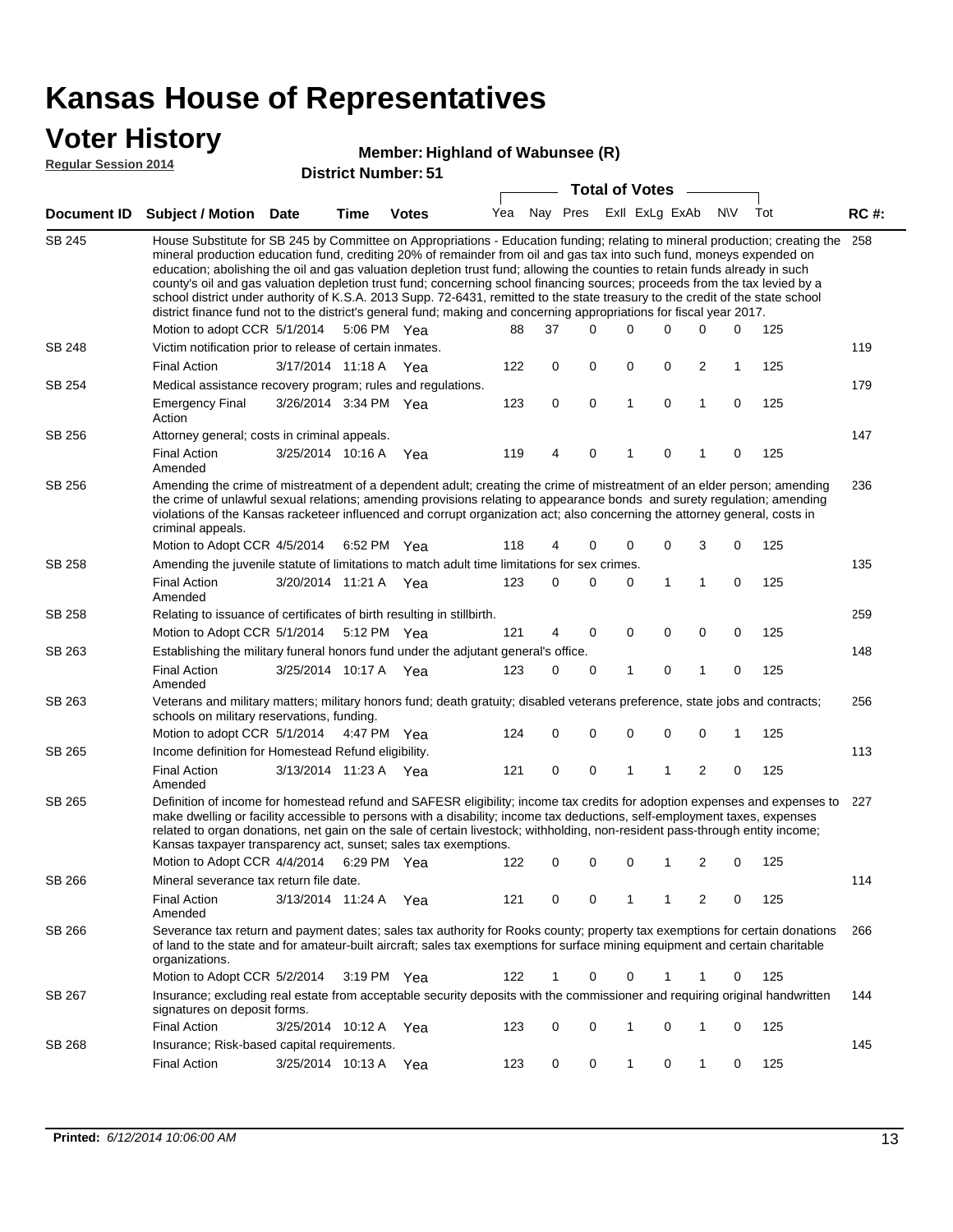### **Voter History**

**Regular Session 2014**

#### **Highland of Wabunsee (R)**

|               |                                                                                                                                                                                    |                       | <b>Total of Votes</b> |       |     |                |          |                |             |                |             |     |             |
|---------------|------------------------------------------------------------------------------------------------------------------------------------------------------------------------------------|-----------------------|-----------------------|-------|-----|----------------|----------|----------------|-------------|----------------|-------------|-----|-------------|
| Document ID   | <b>Subject / Motion Date</b>                                                                                                                                                       |                       | Time                  | Votes | Yea | Nay Pres       |          | Exll ExLg ExAb |             |                | <b>NV</b>   | Tot | <b>RC#:</b> |
| SB 271        | Amending the Kansas medicaid fraud control act.                                                                                                                                    |                       |                       |       |     |                |          |                |             |                |             |     | 176         |
|               | <b>Emergency Final</b><br><b>Action Amend</b>                                                                                                                                      | 3/26/2014 3:30 PM Yea |                       |       | 123 | 0              | 0        | 1              | $\mathbf 0$ | 1              | $\mathbf 0$ | 125 |             |
| SB 271        | Amending the Kansas medicaid fraud control act.                                                                                                                                    |                       |                       |       |     |                |          |                |             |                |             |     | 228         |
|               | Motion to Adopt CCR 4/4/2014 6:33 PM Yea                                                                                                                                           |                       |                       |       | 122 | 0              | 0        | $\mathbf 0$    | 1           | $\overline{2}$ | 0           | 125 |             |
| SB 272        | Eliminating the 3% limit on controlled shooting area acreage in a county.                                                                                                          |                       |                       |       |     |                |          |                |             |                |             |     | 149         |
|               | <b>Final Action</b>                                                                                                                                                                | 3/25/2014 10:19 A Yea |                       |       | 123 | 0              | 0        | 1              | $\mathbf 0$ | 1              | $\mathbf 0$ | 125 |             |
| SB 273        | House Substitute for SB 273 by Committee on Transportation †Commercial vehicles; regulation and registration thereof.                                                              |                       |                       |       |     |                |          |                |             |                |             |     | 168         |
|               | Final Action Sub Bill 3/26/2014 11:00 A Yea<br>Amended                                                                                                                             |                       |                       |       | 122 | 1              | 0        | 1              | 0           | 1              | 0           | 125 |             |
| SB 273        | Regulation of commercial motor vehicles; exemption from rules and regulations of the Kansas corporation commission.                                                                |                       |                       |       |     |                |          |                |             |                |             |     | 265         |
|               | Motion to Adopt CCR 5/2/2014                                                                                                                                                       |                       | 3:10 PM Yea           |       | 101 | 22             | 0        | 0              |             |                | 0           | 125 |             |
| SB 274        | Political action committees, legislative leadership.                                                                                                                               |                       |                       |       |     |                |          |                |             |                |             |     | 169         |
|               | <b>Final Action</b><br>Amended                                                                                                                                                     | 3/26/2014 11:01 A Yea |                       |       | 108 | 15             | 0        | 1              | $\mathbf 0$ | 1              | 0           | 125 |             |
| <b>SB 278</b> | Establishing the state board of veterinary examiners within the animal health division of the Kansas department of agriculture<br>for a two-year period.                           |                       |                       |       |     |                |          |                |             |                |             |     | 127         |
|               | <b>Final Action</b>                                                                                                                                                                | 3/19/2014 11:24 A     |                       | Yea   | 122 | 0              | 0        | 0              | 1           | 2              | $\mathbf 0$ | 125 |             |
| SB 284        | Amending the Kansas 911 act.                                                                                                                                                       |                       |                       |       |     |                |          |                |             |                |             |     | 124         |
|               | <b>Final Action</b>                                                                                                                                                                | 3/17/2014 11:24 A     |                       | Yea   | 121 | $\overline{2}$ | 0        | $\mathbf 0$    | $\mathbf 0$ | 2              | $\mathbf 0$ | 125 |             |
| SB 285        | Optometrists; prohibition against limiting payment for covered services to insurance plan amounts.                                                                                 |                       |                       |       |     |                |          |                |             |                |             |     | 150         |
|               | <b>Final Action</b><br>Amended                                                                                                                                                     | 3/25/2014 10:20 A Yea |                       |       | 123 | 0              | 0        | 1              | 0           | 1              | 0           | 125 |             |
| SB 286        | Extending sunset date on certain agriculture fees from July 1, 2015, to July 1, 2019.                                                                                              |                       |                       |       |     |                |          |                |             |                |             |     | 151         |
|               | <b>Final Action</b><br>Amended                                                                                                                                                     | 3/25/2014 10:23 A Yea |                       |       | 76  | 47             | 0        | 1              | $\mathbf 0$ | 1              | $\mathbf 0$ | 125 |             |
| SB 286        | Agriculture; extending sunset date on certain agriculture fees from July 1, 2015, to July 1, 2018; national day of the cowboy;<br>establishing the local food and farm task force. |                       |                       |       |     |                |          |                |             |                |             |     | 264         |
|               | Motion to adopt CCR 5/2/2014 3:04 PM Yea                                                                                                                                           |                       |                       |       | 102 | 21             | 0        | $\mathbf 0$    | 1           | 1              | 0           | 125 |             |
| SB 306        | Modernizing certain insurance laws to allow use of additional investments.                                                                                                         |                       |                       |       |     |                |          |                |             |                |             |     | 173         |
|               | <b>Emergency Final</b>                                                                                                                                                             | 3/26/2014 3:26 PM Yea |                       |       | 123 | 0              | 0        | 1              | 0           | 1              | $\mathbf 0$ | 125 |             |
|               | Action                                                                                                                                                                             |                       |                       |       |     |                |          |                |             |                |             |     |             |
| <b>SB 308</b> | Updating the Kansas no-call act.                                                                                                                                                   |                       |                       |       |     |                |          |                |             |                |             |     | 138         |
|               | <b>Final Action</b>                                                                                                                                                                | 3/21/2014 10:15 A     |                       | Yea   | 117 | 0              | 0        | 0              | 1           | 6              | 1           | 125 |             |
| SB 309        | Health insurance coverage for qualified professional associations.                                                                                                                 |                       |                       |       |     |                |          |                |             |                |             |     | 182         |
|               | <b>Emergency Final</b><br>Action                                                                                                                                                   | 3/26/2014 3:38 PM Yea |                       |       | 122 | 1              | 0        | 1              | $\mathbf 0$ | 1              | $\mathbf 0$ | 125 |             |
| SB 310        | Grand juries; crimes to consider; amendment of indictment.                                                                                                                         |                       |                       |       |     |                |          |                |             |                |             |     | 180         |
|               | <b>Emergency Final</b><br>Action                                                                                                                                                   | 3/26/2014 3:35 PM Yea |                       |       | 122 |                | 0        |                | 0           | 1              | 0           | 125 |             |
| SB 311        | Increasing the noneconomic damages cap and changing rules related to expert evidence.                                                                                              |                       |                       |       |     |                |          |                |             |                |             |     | 142         |
|               | <b>Final Action</b><br>Amended                                                                                                                                                     | 3/24/2014 10:17 A Yea |                       |       | 119 | 3              | $\Omega$ | 0              | 0           | 3              | 0           | 125 |             |
| SB 311        | Increasing the noneconomic damages cap, changing rules related to expert evidence and repealing statutes pertaining to<br>collateral source benefits.                              |                       |                       |       |     |                |          |                |             |                |             |     | 203         |
|               | Motion to adopt CCR 4/3/2014 6:15 PM Yea                                                                                                                                           |                       |                       |       | 120 | 4              | 0        | 0              | 0           | 1              | 0           | 125 |             |
| SB 321        | Return of premiums separate from notice of denial of coverage.                                                                                                                     |                       |                       |       |     |                |          |                |             |                |             |     | 146         |
|               | <b>Final Action</b>                                                                                                                                                                | 3/25/2014 10:15 A Yea |                       |       | 123 | 0              | 0        | 1              | 0           | $\mathbf{1}$   | 0           | 125 |             |
| SB 329        | Clarifying court orders relating to parents in juvenile offender cases.<br><b>Final Action</b>                                                                                     | 3/20/2014 11:23 A Yea |                       |       | 123 | 0              | 0        | 0              | 1           | 1              | 0           | 125 | 136         |
|               | Amended                                                                                                                                                                            |                       |                       |       |     |                |          |                |             |                |             |     |             |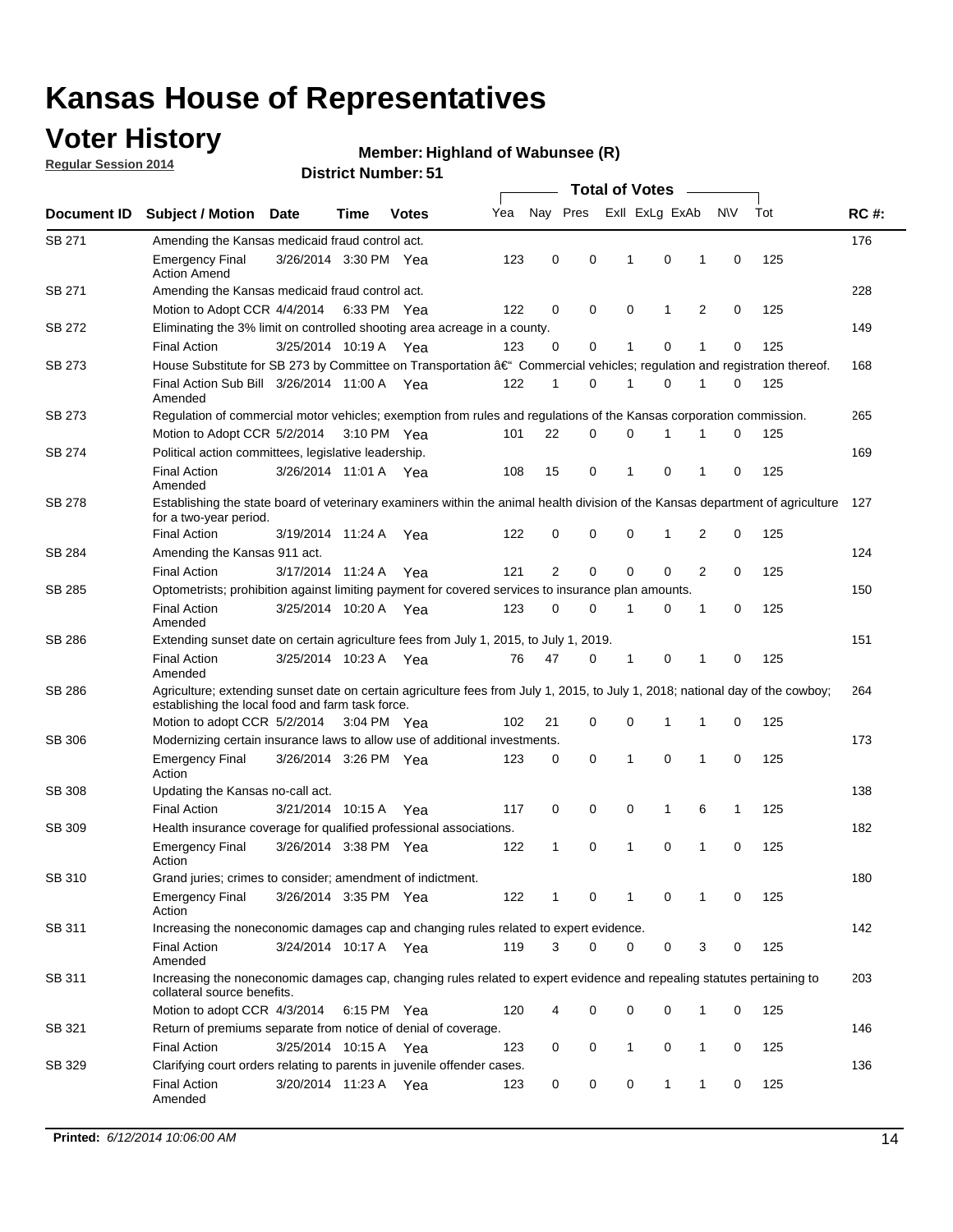### **Voter History**

**Regular Session 2014**

#### **Highland of Wabunsee (R)**

|                 |                                                                                                                                                                    |                       |             |              |     |              |   | <b>Total of Votes</b> |                |              |           |     |             |
|-----------------|--------------------------------------------------------------------------------------------------------------------------------------------------------------------|-----------------------|-------------|--------------|-----|--------------|---|-----------------------|----------------|--------------|-----------|-----|-------------|
|                 | Document ID Subject / Motion Date                                                                                                                                  |                       | Time        | <b>Votes</b> | Yea | Nay Pres     |   |                       | Exll ExLg ExAb |              | <b>NV</b> | Tot | <b>RC#:</b> |
| SB 329          | Clarifying court orders relating to parents in juvenile offender cases and changing the statute of limitations on certain juvenile<br>offenses.                    |                       |             |              |     |              |   |                       |                |              |           |     | 242         |
|                 | Motion to adopt CCR 4/30/2014 3:23 PM Yea                                                                                                                          |                       |             |              | 122 | $\mathbf 1$  | 0 | 1                     | -1             | 0            | 0         | 125 |             |
| SB 344          | Special permits, oversized loads, transportation of hay or feed stuffs.                                                                                            |                       |             |              |     |              |   |                       |                |              |           |     | 152         |
|                 | <b>Final Action</b><br>Amended                                                                                                                                     | 3/25/2014 10:24 A     |             | Yea          | 122 | $\mathbf{1}$ | 0 | $\mathbf{1}$          | 0              | $\mathbf{1}$ | 0         | 125 |             |
| <b>SB 349</b>   | Boiler safety act; deputy inspectors.                                                                                                                              |                       |             |              |     |              |   |                       |                |              |           |     | 128         |
|                 | <b>Final Action</b><br>Amended                                                                                                                                     | 3/19/2014 11:25 A     |             | Yea          | 119 | 3            | 0 | 0                     | 1              | 2            | 0         | 125 |             |
| SB 349          | Board of technical professions; recodification of professions and scope of practice, other; boiler safety act, deputy<br>inspectors.                               |                       |             |              |     |              |   |                       |                |              |           |     | 215         |
|                 | Motion to Adopt CCR 4/4/2014                                                                                                                                       |                       | 10:02 A     | Yea          | 112 | 11           | 0 | 1                     | 0              | 1            | 0         | 125 |             |
| SB 351          | Vehicle identification numbers; penalties; damages.                                                                                                                |                       |             |              |     |              |   |                       |                |              |           |     | 153         |
|                 | <b>Final Action</b>                                                                                                                                                | 3/25/2014 10:25 A     |             | Yea          | 123 | 0            | 0 | 1                     | 0              | 1            | 0         | 125 |             |
| SB 357          | Increasing the number of allowable hunter education deferrals.                                                                                                     |                       |             |              |     |              |   |                       |                |              |           |     | 154         |
|                 | <b>Final Action</b><br>Amended                                                                                                                                     | 3/25/2014 10:26 A     |             | Yea          | 97  | 26           | 0 | $\mathbf{1}$          | 0              | 1            | 0         | 125 |             |
| SB 357          | Authorizing land purchases by the state; amending process state uses to address seized wildlife; increasing the number of<br>allowable hunter education deferrals. |                       |             |              |     |              |   |                       |                |              |           |     | 275         |
|                 | Motion to Adopt CCR 5/2/2014                                                                                                                                       |                       | 7:53 PM Yea |              | 113 | 11           | 0 | 0                     | $\mathbf 0$    | 1            | 0         | 125 |             |
| SB 359          | Relating to asbestos-related liability.                                                                                                                            |                       |             |              |     |              |   |                       |                |              |           |     | 177         |
|                 | <b>Emergency Final</b><br>Action                                                                                                                                   | 3/26/2014 3:32 PM Yea |             |              | 94  | 29           | 0 | 1                     | $\Omega$       | 1            | 0         | 125 |             |
| <b>SB 367</b>   | Creating the student data privacy act.                                                                                                                             |                       |             |              |     |              |   |                       |                |              |           |     | 186         |
|                 | <b>Emergency Final</b><br><b>Action Amend</b>                                                                                                                      | 3/26/2014 3:43 PM Yea |             |              | 119 | 4            | 0 | $\mathbf{1}$          | 0              | 1            | 0         | 125 |             |
| SB 367          | Creating the student data privacy act.                                                                                                                             |                       |             |              |     |              |   |                       |                |              |           |     | 245         |
|                 | Motion to adopt CCR 4/30/2014 3:41 PM Yea                                                                                                                          |                       |             |              | 123 | 0            | 0 | 1                     | 1              | 0            | 0         | 125 |             |
| SB 371          | Amending employment security law regarding disposition of penalty funds and disclosure of confidential information.                                                |                       |             |              |     |              |   |                       |                |              |           |     | 129         |
|                 | <b>Final Action</b>                                                                                                                                                | 3/19/2014 11:27 A     |             | Yea          | 90  | 32           | 0 | $\mathbf 0$           | 1              | 2            | 0         | 125 |             |
| SB 372          | Amending the shared work unemployment compensation program; layoff aversion.                                                                                       |                       |             |              |     |              |   |                       |                |              |           |     | 155         |
|                 | <b>Final Action</b>                                                                                                                                                | 3/25/2014 10:28 A     |             | Yea          | 123 | 0            | 0 | 1                     | 0              | 1            | 0         | 125 |             |
| SB 402          | Amending statutes related to the Kansas criminal justice information system committee.                                                                             |                       |             |              |     |              |   |                       |                |              |           |     | 178         |
|                 | <b>Emergency Final</b><br>Action                                                                                                                                   | 3/26/2014 3:33 PM Yea |             |              | 123 | 0            | 0 | 1                     | 0              | $\mathbf{1}$ | 0         | 125 |             |
| SB 423          | Authorizing Department of Administration to sell Landon and Eisenhower state office buildings.                                                                     |                       |             |              |     |              |   |                       |                |              |           |     | 233         |
|                 | <b>Final Action</b><br>Amended                                                                                                                                     | 4/5/2014              | 10:28 A     | Yea          | 66  | 55           | 0 | 0                     | 0              | 4            | 0         | 125 |             |
| SB 424          | Amending the statutory requirements for a valid hospital lien.                                                                                                     |                       |             |              |     |              |   |                       |                |              |           |     | 183         |
|                 | <b>Emergency Final</b><br>Action                                                                                                                                   | 3/26/2014 3:39 PM Yea |             |              | 115 | 8            | 0 | 1                     | 0              | 1            | 0         | 125 |             |
| <b>SCR 1618</b> | Substitute for SCR 1618 by Committee on Federal and State Affairs -- State constitutional amendment authorizing raffles.                                           |                       |             |              |     |              |   |                       |                |              |           |     | 170         |
|                 | Final Action Sub Bill 3/26/2014 11:06 A Yea                                                                                                                        |                       |             |              | 102 | 19           | 2 | 1                     | 0              | 1            | 0         | 125 |             |
| <b>SCR 1620</b> | Port authority; creation in Stafford, Kansas.                                                                                                                      |                       |             |              |     |              |   |                       |                |              |           |     | 234         |
|                 | <b>Final Action</b>                                                                                                                                                | 4/5/2014              | 10:29 A     | Yea          | 121 | 0            | 0 | 0                     | 0              | 4            | 0         | 125 |             |